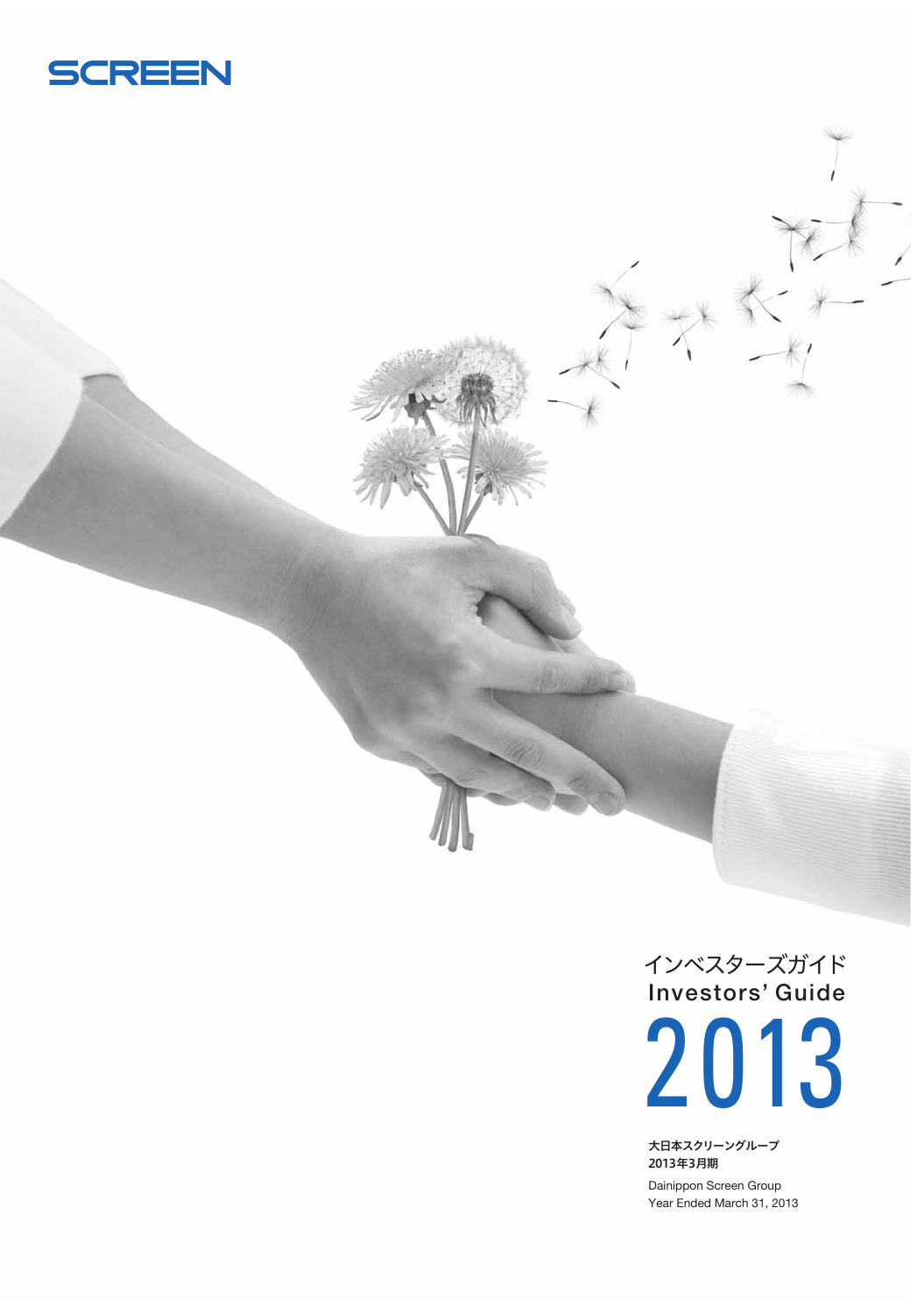$\mathbb{R}^2$  . The set

| 会社名        | 大日本スクリーン製造株式会社             |            |  |  |  |
|------------|----------------------------|------------|--|--|--|
| 設立         | 1943年10月11日                | E:         |  |  |  |
| 代表者        | 取締役会長 最高経営責任者(CEO) 石田<br>明 | R          |  |  |  |
|            | 取締役社長 最高執行責任者(COO) 橋本 正博   |            |  |  |  |
| 資本金        | 540億円                      |            |  |  |  |
| 連結従業員数     | 4.955名                     | C.         |  |  |  |
| 単独従業員数     | 2.130名                     | ы          |  |  |  |
| 本社         | 〒602-8585                  | ы          |  |  |  |
|            | 京都市上京区堀川通寺之内上る             | н          |  |  |  |
|            | 4丁目天神北町1番地の1               |            |  |  |  |
| <b>TEL</b> | $075 - 414 - 7111$         | т          |  |  |  |
| <b>FAX</b> | $075 - 451 - 9603$         | F)         |  |  |  |
| E-mail     | info@screen.co.jp          | в          |  |  |  |
| Website    | http://www.screen.co.jp/   | W          |  |  |  |
|            |                            | Fi         |  |  |  |
| 決算期        | 3月31日                      | М          |  |  |  |
| 定時株主総会開催月  | 毎年6月                       | <b>S</b> t |  |  |  |
| 上場証券取引所    | 東京・大阪                      | C.         |  |  |  |
| 証券コード      | 7735                       | A۱         |  |  |  |
| 株主名簿管理人    | 三井住友信託銀行株式会社               |            |  |  |  |
|            |                            |            |  |  |  |

and and the state of the

**ompany name:** Dainippon Screen Mfg. Co., Ltd. **Established:** October 11, 1943 **Representative Director:** Akira Ishida, Chairman and CEO Masahiro Hashimoto, President and COO **Capital:** ¥54 billion **Employees (Consolidated):** 4,954 employees **Employees (Nonconsolidated):** 2,130 employees ead Office: Tenjinkita-machi 1-1, Teranouchi-agaru 4-chome, Horikawa-dori, Kamigyo-ku, Kyoto 602-8585, Japan **TEL:** +81-75-414-7111 **FAX:** +81-75-451-9603 **E-mail:** info@screen.co.jp **Website:** http://www.screen.co.jp/eng/ **Fiscal year-end:** March 31 **Month of annual shareholders' meeting:** Every June **Stock listings:** Tokyo, Osaka **Code number:** 7735 **Administrator for shareholders' register:** Sumitomo Mitsui Trust Bank, Limited

#### 2013年3月期連結売上高構成 Composition of Consolidated Net Sales for the Fiscal Year Ended March 31, 2013



### 主要製品 **Major Products**

| 枚葉式洗浄装置、バッチ式洗浄装置、スピンスクラバー、コーターデベロッパー、熱処理装置、表面検査・測定装置、直接描画装置<br>Single wafer cleaning equipment, batch-type cleaning equipment, spin scrubbers, coater/developers,<br>annealing system, wafer surface inspection and measurement system and direct imaging system                    |
|-------------------------------------------------------------------------------------------------------------------------------------------------------------------------------------------------------------------------------------------------------------------------------------|
| コーターデベロッパー、ウェットエッチング装置、レジスト剥離装置、露光装置、表面検査装置<br>Coater/developers, wet etchers, resist strippers, exposure system and surface inspection system                                                                                                                                      |
|                                                                                                                                                                                                                                                                                     |
| CTP装置(プレート出力機)、デジタル印刷機、ワークフロー RIP、文字フォント<br>CTP (plate recorders), digital printing equipment, workflow RIP and fonts<br>パターン検査装置、外観検査装置、直接描画・露光装置、パターン測長装置<br>Pattern inspection system, automatic optical inspection system, direct imaging system and pattern measurement system |
|                                                                                                                                                                                                                                                                                     |

# 目 次 Contents

| セグメント別データ Consolidated Seqment Data ……………………………………… 2           |  |
|-----------------------------------------------------------------|--|
| 財務データ Consolidated Financial Data                               |  |
|                                                                 |  |
|                                                                 |  |
| 設備投資額その他 Capital Expenditures and Other …………………………… 6           |  |
| 連結貸借対照表(6年間) Consolidated Balance Sheets (6 years) ……………… 7     |  |
| 連結損益計算書(6年間) Consolidated Statements of Operations (6 years)… 9 |  |
| 連結キャッシュ・フロー計算書(4年間)                                             |  |
|                                                                 |  |
|                                                                 |  |
|                                                                 |  |
| マーケットデータ Market Data ………………………………………………………13                    |  |

- セグメント別データ、営業データ、財務データ、投資指標においては、単独と明記している 箇所を除き、連結ベースで記載しています。
- 当書に記載されている将来の業績に関する計画、戦略、確信などは、現在入手可能な情報 ーローに載って、・・。 ここへの未続になっていた。<br>「に基づいて大日本スクリーンの経営者が判断したものです。 したがって、実際の業績は、社会 情勢、経済情勢などにより大きく異なる結果となる可能性があります。
- 当書の財務データは、日本の会計基準および関連法規に基づいて作成したもので、日本の 有価証券報告書に準拠しており、当社のアニュアルレポートとは異なる部分があります。
- Information in the Segment Data, Operating Data, Financial Data and Investment Indicators sections is provided on a consolidated basis, unless specifically indicated as nonconsolidated. ●
- The plans, strategies and statements related to the outlook for future results in this document are in accordance with assumptions and beliefs determined by management based on currently available information. However, it should be noted that there is a possibility that actual results could differ significantly due to such factors as social and economic conditions.
- The financial figures in this report are based on Japanese accounting standards and related laws, and are in compliance with our certified financial statements. These figures may vary from those presented in the annual report.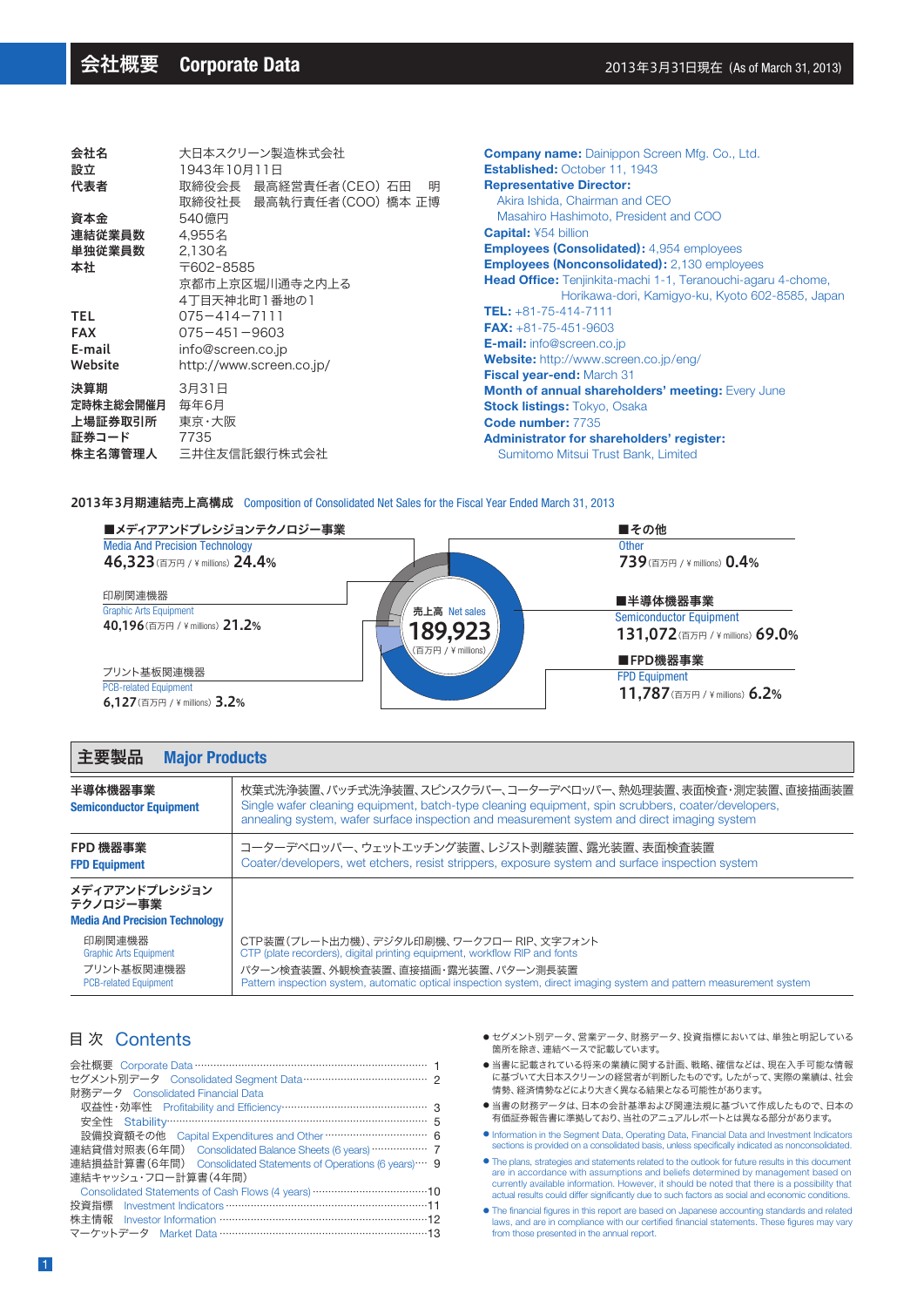# セグメント別データ **Consolidated Segment Data**

2011年3月期からセグメント区分を変更しています。 Segments changed, effective from the fiscal year ended March 31, 2011.

■ 画像情報処理機器 Graphic Arts Equipment 電子工業用機器 Electronic Equipment and Components ■ その他 Other FPD機器事業 FPD Equipment 半導体機器事業 Semiconductor Equipment メディアアンドプレシジョン テクノロジー事業 Media And Precision Technology **Net sales** 売上高 09/3 10/3 11/3 12/3 13/3 (十億円 / ¥ billions) 100 200 400 300 0





**→** 受注残高 Order backlog Media And Precision Technology

| 売上高<br><b>Net Sales</b>                                 |         |         |                                                                |         |         | 百万円 / ¥ millions |
|---------------------------------------------------------|---------|---------|----------------------------------------------------------------|---------|---------|------------------|
|                                                         | 2009/3  | 2010/3  |                                                                | 2011/3  | 2012/3  | 2013/3           |
| 電子工業用機器事業<br><b>Electronic Equipment and Components</b> | 160.156 | 125.085 | 半導体機器事業<br><b>Semiconductor Equipment</b>                      | 174.278 | 167.593 | 131,072          |
| 半導体製造装置<br><b>Semiconductor Production Equipment</b>    | 89.749  | 100,931 | FPD機器事業<br><b>FPD Equipment</b>                                | 32.711  | 32.611  | 11,787           |
| FPD製造装置<br><b>FPD Production Equipment</b>              | 62.397  | 19,898  | メディアアンドプレシジョンテクノロジー事業<br><b>Media And Precision Technology</b> | 47.306  | 49.163  | 46,323           |
| その他電子工業用機器および部品<br><b>Other Electronic Equipment</b>    | 8.009   | 4.255   | 印刷関連機器<br><b>Graphic Arts Equipment</b>                        | 40.488  | 43.563  | 40.196           |
| 画像情報処理機器事業<br><b>Graphic Arts Equipment</b>             | 57.095  | 38.447  | プリント基板関連機器<br><b>PCB-related Equipment</b>                     | 6.818   | 5.600   | 6.127            |
| その他<br><b>Other</b>                                     | .797    | 595     | その他 Other                                                      | 656     | 721     | 739              |
| 合計<br>Total                                             | 219.049 | 164.128 | 合計<br><b>Total</b>                                             | 254.952 | 250.089 | 189.923          |

| 地域別売上高    | <b>Domestic and Overseas sales</b> |        |        |         |        | 百万円 / ¥ millions |
|-----------|------------------------------------|--------|--------|---------|--------|------------------|
|           |                                    | 2009/3 | 2010/3 | 2011/3  | 2012/3 | 2013/3           |
| 北米        | <b>North America</b>               | 38.467 | 18.012 | 54.364  | 53.478 | 45.524           |
| アジア・オセアニア | Asia & Oceania                     | 80.602 | 87.578 | 114.787 | 92.063 | 76,203           |
| 欧州        | <b>Europe</b>                      | 20.017 | 13.747 | 26.572  | 26.138 | 15.478           |
| その他       | <b>Other</b>                       | 7.681  | 2.076  | 6.599   | 16.274 | 5.412            |
| 日本        | Japan                              | 72.281 | 42.713 | 52.628  | 62.135 | 47,304           |

なお、国別地域別で見た場合の主な売上先は、台湾 49,133百万円、韓国 15,091百万円、中国 7,166百万円、米国 45,170百万円です。 Looking at sales by country or geographic area, principal sales to customers in Taiwan amounted to ¥49,133 million, in South Korea ¥15,091 million, in China ¥7,166 million and in the United States ¥45,170 million.

| 営業利益<br><b>Operating income</b>                         |         |           |                                                                |         |         | 百万円 / ¥ millions |
|---------------------------------------------------------|---------|-----------|----------------------------------------------------------------|---------|---------|------------------|
|                                                         | 2009/3  | 2010/3    |                                                                | 2011/3  | 2012/3  | 2013/3           |
| 電子工業用機器事業<br><b>Electronic Equipment and Components</b> | (5.919) | (11, 449) | 半導体機器事業<br><b>Semiconductor Equipment</b>                      | 28.140  | 13.627  | (5,881)          |
|                                                         |         |           | FPD機器事業<br><b>FPD Equipment</b>                                | 34      | (1.216) | (860)            |
| 画像情報処理機器事業<br><b>Graphic Arts Equipment</b>             | .601    | (2,490)   | メディアアンドプレシジョンテクノロジー事業<br><b>Media And Precision Technology</b> | (1.304) | 2.305   | 1,474            |
| その他<br><b>Other</b>                                     | (191)   | (106)     | その他<br><b>Other</b>                                            | 303     |         | (158)            |
|                                                         |         |           | 調整額<br>Adjustments                                             | (362)   | (1.221  | (1,560)          |
| 合計<br><b>Total</b>                                      | (4,509) | (14,046)  | 合計<br>Total                                                    | 26.811  | 13,498  | (6,986)          |
|                                                         |         |           |                                                                |         |         |                  |

| <b>Orders received &amp;</b><br>受注高·受注残高                |         |         |                                                                |         | 百万円     | $/$ ¥ millions |
|---------------------------------------------------------|---------|---------|----------------------------------------------------------------|---------|---------|----------------|
| <b>Order backlog</b>                                    | 2009/3  | 2010/3  |                                                                | 2011/3  | 2012/3  | 2013/3         |
| 電子工業用機器事業<br><b>Electronic Equipment and Components</b> | 120.065 | 140.712 | 半導体機器事業<br><b>Semiconductor Equipment</b>                      | 200.692 | 144.317 | 127,793        |
| 半導体製造装置<br><b>Semiconductor Production Equipment</b>    | 77.802  | 111.607 | FPD機器事業<br><b>FPD Equipment</b>                                | 29.762  | 11.518  | 17.906         |
| FPD製浩装置<br><b>FPD Production Equipment</b>              | 35.582  | 23,266  | メディアアンドプレシジョンテクノロジー事業<br><b>Media And Precision Technology</b> | 45.742  | 49.413  | 46.106         |
| その他電子工業用機器および部品<br><b>Other Electronic Equipment</b>    | 6.680   | 5.839   | 印刷関連機器<br><b>Graphic Arts Equipment</b>                        | 40.061  | 44.042  | 39.732         |
| 画像情報処理機器事業<br><b>Graphic Arts Equipment</b>             | 52.971  | 39.555  | プリント基板関連機器<br><b>PCB-related Equipment</b>                     | 5.681   | 5.371   | 6.374          |
| その他<br><b>Other</b>                                     | 213     | 105     | その他<br><b>Other</b>                                            |         |         |                |
| 受注高合計<br>Total                                          | 173.248 | 180.373 | 受注高合計<br>Total                                                 | 276.196 | 205.248 | 191,805        |
| 受注残高<br>Order backlog                                   | 63.605  | 80.338  | 受注残高<br>Order backlog                                          | 102.238 | 58.118  | 60,738         |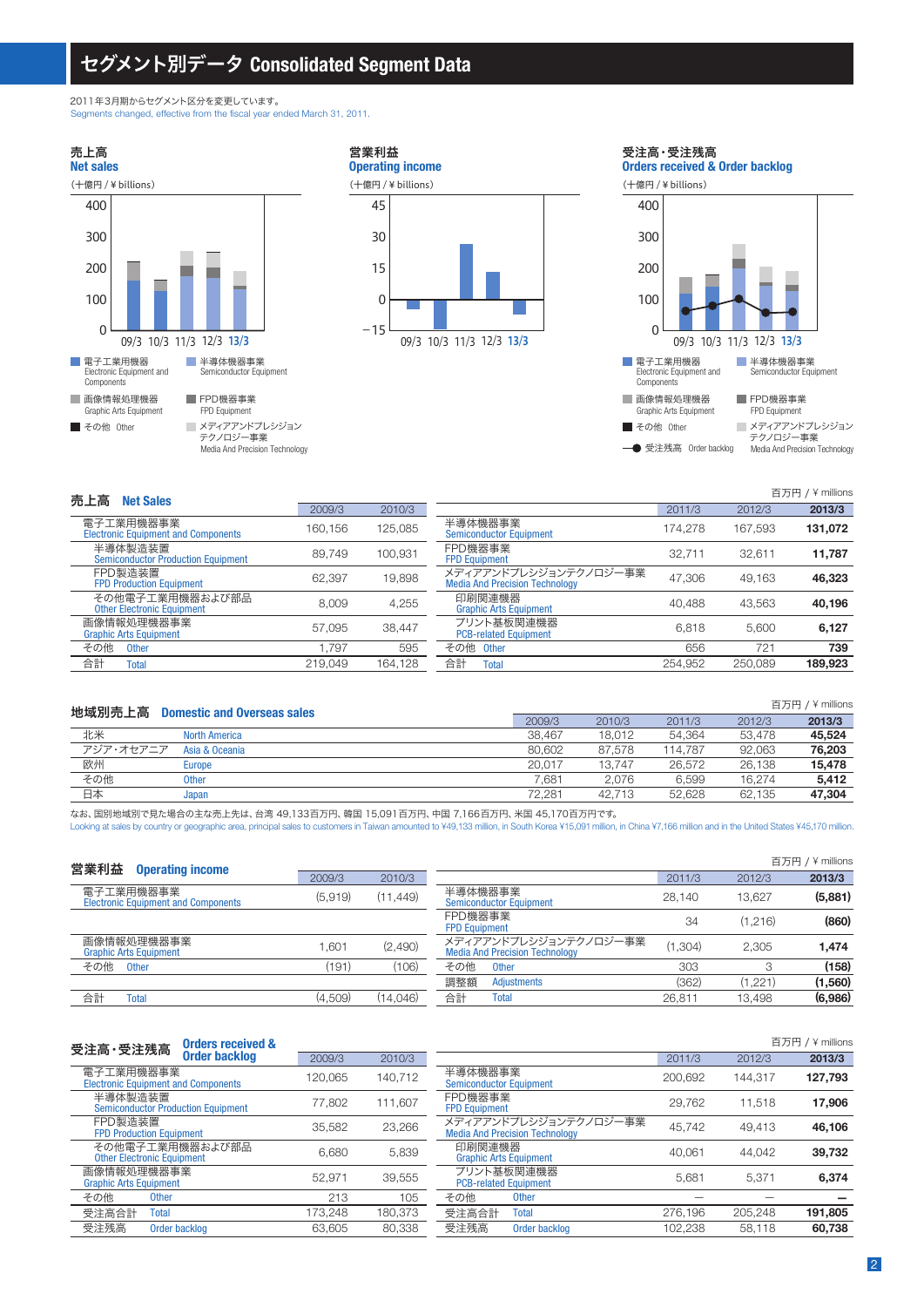# 収益性・効率性 **Profitability and Efficiency**

### **Cost of sales & Cost of sales ratio** 売上原価&売上原価率 ■ 売上原価 Cost of sales 09/3 10/3 11/3 12/3 13/3 (十億円 / ¥ billions) 60 120 240 180 0 25 50 100 75 0 売上原価率 Cost of sales ratio

**Net income & Return on sales** 当期純利益&当期純利益率





#### 09/3 10/3 11/3 12/3 13/3 **Operating income & Operating income ratio** (十億円 / ¥ billions)  $\Omega$ 15 45 30  $-15$ (%) (十億円 / ¥ billions) (%) (十億円 / ¥ billions) (%)  $\Omega$ 10 30 20  $-10$ 营業利益 Operating income 営業利益率 Operating income ratio

**Equity & Return on equity** 自己資本&ROE

営業利益&営業利益率



#### 経常利益&経常利益率

**Ordinary income & Ordinary income ratio**



#### **Total assets & Return on assets** 総資産&ROA



|           |                            |           |           |         |         | 百万円 / ¥ millions |
|-----------|----------------------------|-----------|-----------|---------|---------|------------------|
|           |                            | 2009/3    | 2010/3    | 2011/3  | 2012/3  | 2013/3           |
| 売上原価      | Cost of sales              | 169,391   | 137,826   | 182,990 | 187,324 | 150,072          |
| 売上原価率[%]  | Cost of sales ratio [%]    | 77.3      | 84.0      | 71.8    | 74.9    | 79.0             |
| 営業利益      | Operating income           | (4,509)   | (14,046)  | 26,811  | 13,498  | (6,986)          |
| 営業利益率[%]  | Operating income ratio [%] | (2.1)     | (8.6)     | 10.5    | 5.4     | (3.7)            |
| 経常利益      | <b>Ordinary income</b>     | (11.743)  | (17, 258) | 26,531  | 12,284  | (7, 205)         |
| 経常利益率[%]  | Ordinary income ratio [%]  | (5.4)     | (10.5)    | 10.4    | 4.9     | (3.8)            |
| 当期純利益     | Net income                 | (38, 190) | (8,002)   | 25,686  | 4,637   | (13, 486)        |
| 当期純利益率[%] | Return on sales [%]        | (17.4)    | (4.9)     | 10.1    | 1.9     | (7.1)            |
| 自己資本      | Equity                     | 69,352    | 64.606    | 87.118  | 90.068  | 80,610           |
| ROE[%]    | Return on equity [%]       | (39.9)    | (11.9)    | 33.9    | 5.2     | (15.8)           |
| 総資産       | <b>Total assets</b>        | 246.917   | 216,622   | 253.126 | 245,381 | 235,022          |
| $ROA[\%]$ | Return on assets [%]       | (1.4)     | (5.9)     | 11.6    | 5.6     | (2.7)            |
|           |                            |           |           |         |         |                  |

○ 売上原価率=売上原価÷売上高×100[%]

○ 営業利益率=営業利益÷売上高×100[%]

○ 経常利益率=経常利益÷売上高×100[%]

○ 当期純利益率=当期純利益÷売上高×100[%]

○ 自己資本=純資産-少数株主持分

○ ROE=当期純利益÷期首・期末平均自己資本×100[%]

○ ROA=(営業利益+受取利息及び配当金)÷期首・期末平均総資産×100[%]

 $\circlearrowright$  Cost of sales ratio = Cost of sales / Net sales  $\times$  100 [%]

 $\circlearrowright$  Operating income ratio = Operating income / Net sales  $\times$  100 [%]

 $\circlearrowright$  Ordinary income ratio = Ordinary income / Net sales  $\times$  100 [%]

 $\bigcirc$  Return on sales = Net income / Net sales  $\times$  100 [%]

 $\bigcirc$  Equity = Net assets – Minority interests

 $\bigcirc$  Return on equity = Net income / Average equity  $\times$  100 [%]

 $\bigcirc$  Return on assets = (Operating income + Interest and dividends income)  $\bigwedge$ 

Average total assets  $\times$  100 [%]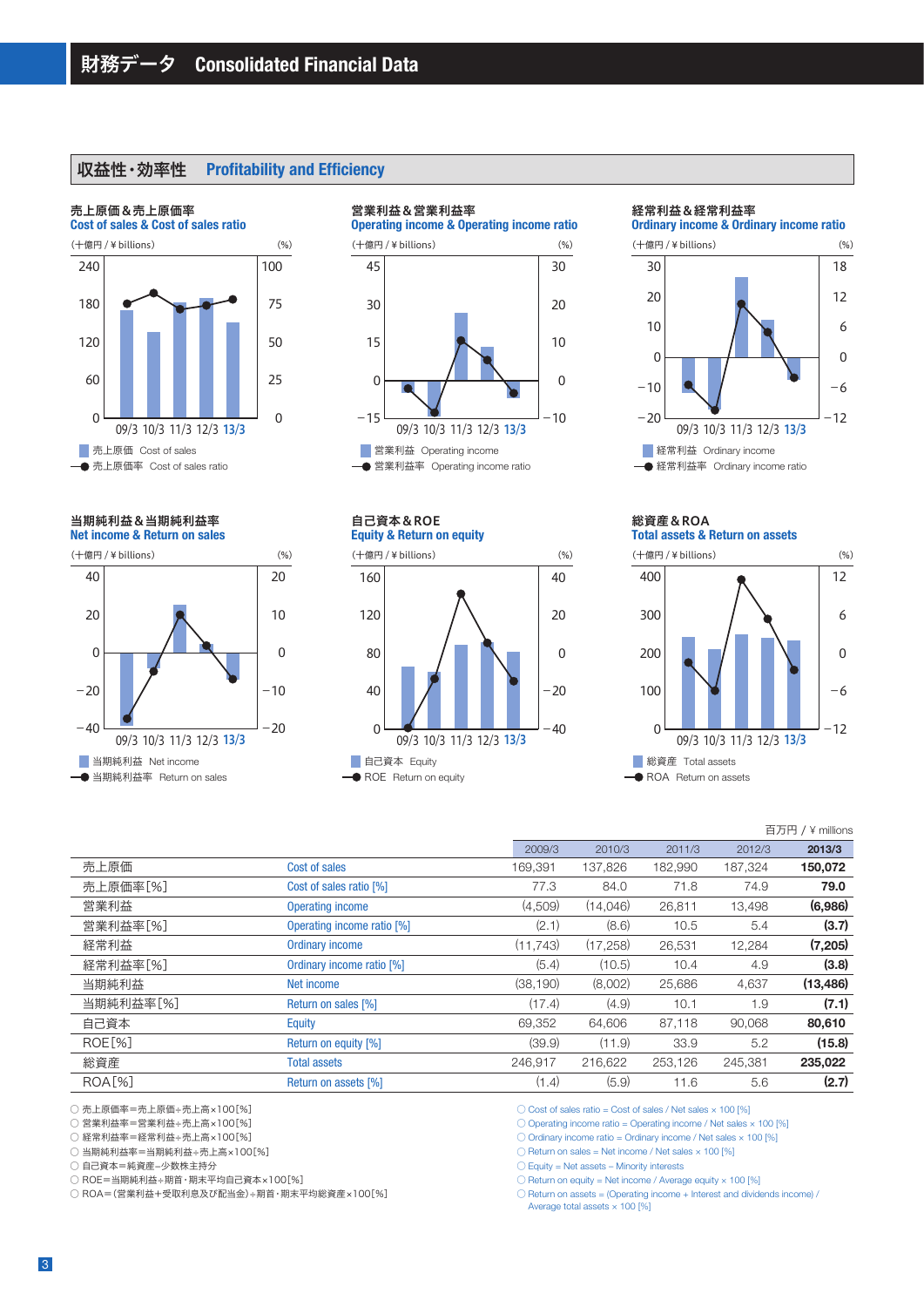# 収益性・効率性 **Profitability and Efficiency**







**Tangible fixed assets turnover** 有形固定資産回転率





**Inventory turnover**







|                |                                        | 2009/3 | 2010/3 | 2011/3 | 2012/3 | 2013/3 |
|----------------|----------------------------------------|--------|--------|--------|--------|--------|
| <b>ROI [%]</b> | Return on investment [%]               | (2.2)  | (8.7)  | 19.1   | 10.0   | (4.5)  |
| 総資産回転率[回]      | <b>Total assets turnover [times]</b>   | 0.81   | 0.71   | 1.09   | 00.1   | 0.79   |
| 自己資本回転率[回]     | <b>Equity turnover [times]</b>         | 2.29   | 2.45   | 3.36   | 2.82   | 2.23   |
| 有形固定資産回転率[回]   | Tangible fixed assets turnover [times] | 4.38   | 3.41   | 5.92   | 6.30   | 4.83   |
| たな卸資産回転率[回]    | <b>Inventory turnover [times]</b>      | 3.00   | 2.70   | 4.61   | 4.23   | 3.26   |
| 売上債権回転率[回]     | Receivables turnover [times]           | 2.85   | 2.73   | 4.04   | 3.46   | 2.91   |

○ ROI=(営業利益+受取利息及び配当金)÷(期首・期末平均自己資本+期首・期末平均有利子 負債残高)×100[%]

 有利子負債残高=長短借入金+コマーシャルペーパー+社債+転換社債+新株予約権付社債 ○ 総資産回転率=売上高÷期首・期末平均総資産[回]

○ 自己資本回転率=売上高÷期首・期末平均自己資本[回]

○ 有形固定資産回転率=売上高÷期首・期末平均有形固定資産[回]

○ たな卸資産回転率=売上高÷期首・期末平均たな卸資産[回]

○ 売上債権回転率=売上高÷期首・期末平均売上債権[回]

売上債権=受取手形及び売掛金+受取手形割引高等

 $\bigcirc$  Return on investment = (Operating income + Interest and dividends income)  $\bigwedge$ (Average equity + Average interest-bearing debt) ×100 [%] Interest-bearing debt = Long- and short-term debt + Commercial papers +

- Bonds + Convertible bonds + Bonds with subscription rights to shares
- Total assets turnover = Net sales / Average total assets [times]
- $\bigcirc$  Equity turnover = Net sales / Average equity [times]

○ Tangible fixed assets turnover = Net sales / Average tangible fixed assets [times]

 $\bigcirc$  Inventory turnover = Net sales / Average inventory [times]

○ Receivables turnover = Net sales / Average receivables [times] Receivables = Trade notes and accounts receivable + Discount on notes receivable and other

## 4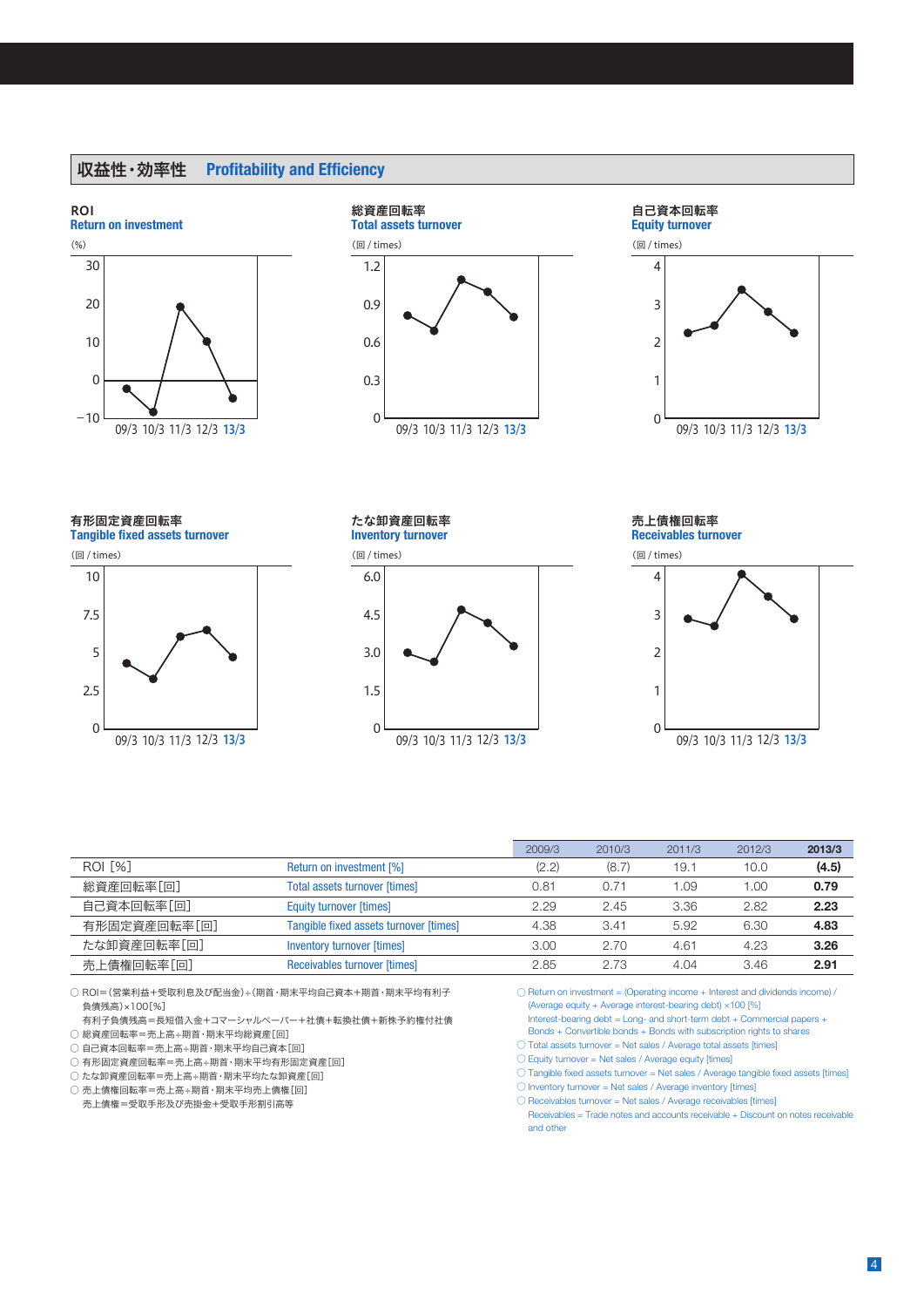安全性 **Stability**

#### 自己資本比率



インタレスト・カバレッジ・レシオ

**Interest coverage ratio**





# 流動資産&流動比率

**Current assets & Current ratio**





(十億円 / ¥ billions)



#### 固定資産&固定長期適合率

**Fixed assets & Fixed asset/liability ratio**



#### **Debt/equity ratio** デット・エクイティ・レシオ



#### 百万円 / ¥ millions

|                     |                                 | 2009/3  | 2010/3  | 2011/3  | 2012/3  | 2013/3  |
|---------------------|---------------------------------|---------|---------|---------|---------|---------|
| 自己資本比率[%]           | Equity ratio [%]                | 28.1    | 29.8    | 34.4    | 36.7    | 34.3    |
| 流動資産                | <b>Current assets</b>           | 168.190 | 139.984 | 183,522 | 177,543 | 164,246 |
| 流動比率[%]             | Current ratio [%]               | 127.0   | 149.1   | 123.9   | 144.1   | 138.9   |
| 固定資産                | <b>Fixed assets</b>             | 78.727  | 76,637  | 69.604  | 67,838  | 70,776  |
| 固定長期適合率[%]          | Fixed asset/liability ratio [%] | 69.0    | 62.7    | 66.6    | 55.8    | 60.9    |
| インタレスト・カバレッジ・レシオ「倍] | Interest coverage ratio [times] | (16.1)  | 10.4    | 18.9    | 7.5     | (14.7)  |
| 有利子負債残高             | Interest-bearing debt           | 102.581 | 77,217  | 55,590  | 47,676  | 70,442  |
| デット・エクイティ・レシオ「倍]    | Debt/equity ratio [times]       | 1.48    | 1.20    | 0.64    | 0.53    | 0.87    |
|                     |                                 |         |         |         |         |         |

○ 自己資本比率=自己資本÷総資産×100[%]

自己資本=純資産-少数株主持分

○ 流動比率=流動資産÷流動負債×100[%]

─────────────────────────────<br>○ 固定長期適合率=固定資産÷(自己資本+固定負債)×100[%]

○ インタレスト・カバレッジ・レシオ=営業活動によるキャッシュ・フロー ÷(支払利息及び債権売却損+ コマーシャルペーパー発行利息)[倍]

○ 有利子負債残高=長短借入金+コマーシャルペーパー+社債+転換社債+新株予約権付社債

○ デット・エクイティ・レシオ=有利子負債÷自己資本[倍]

 $\bigcirc$  Equity ratio = Equity / Total assets  $\times$ 100 [%]

Equity = Net assets – Minority interests

 $\circlearrowright$  Current ratio = Current assets / Current liabilities  $\times$  100 [%]

0.5

 $\Omega$ 

 $\bigcirc$  Fixed asset/liability ratio = Fixed assets / (Equity + Long-term liabilities)  $\times$ 100 [%]

 $\bigcirc$  Interest coverage ratio = Net cash provided by operating activities / (Interest expenses and loss on sales of accounts receivable + Commercial papers interest) [times]

○ Interest-bearing debt = Long- and short-term debt + Commercial papers + Bonds + Convertible bonds + Bonds with subscription rights to shares

 $\bigcirc$  Debt/equity ratio = Interest-bearing debt / equity [times]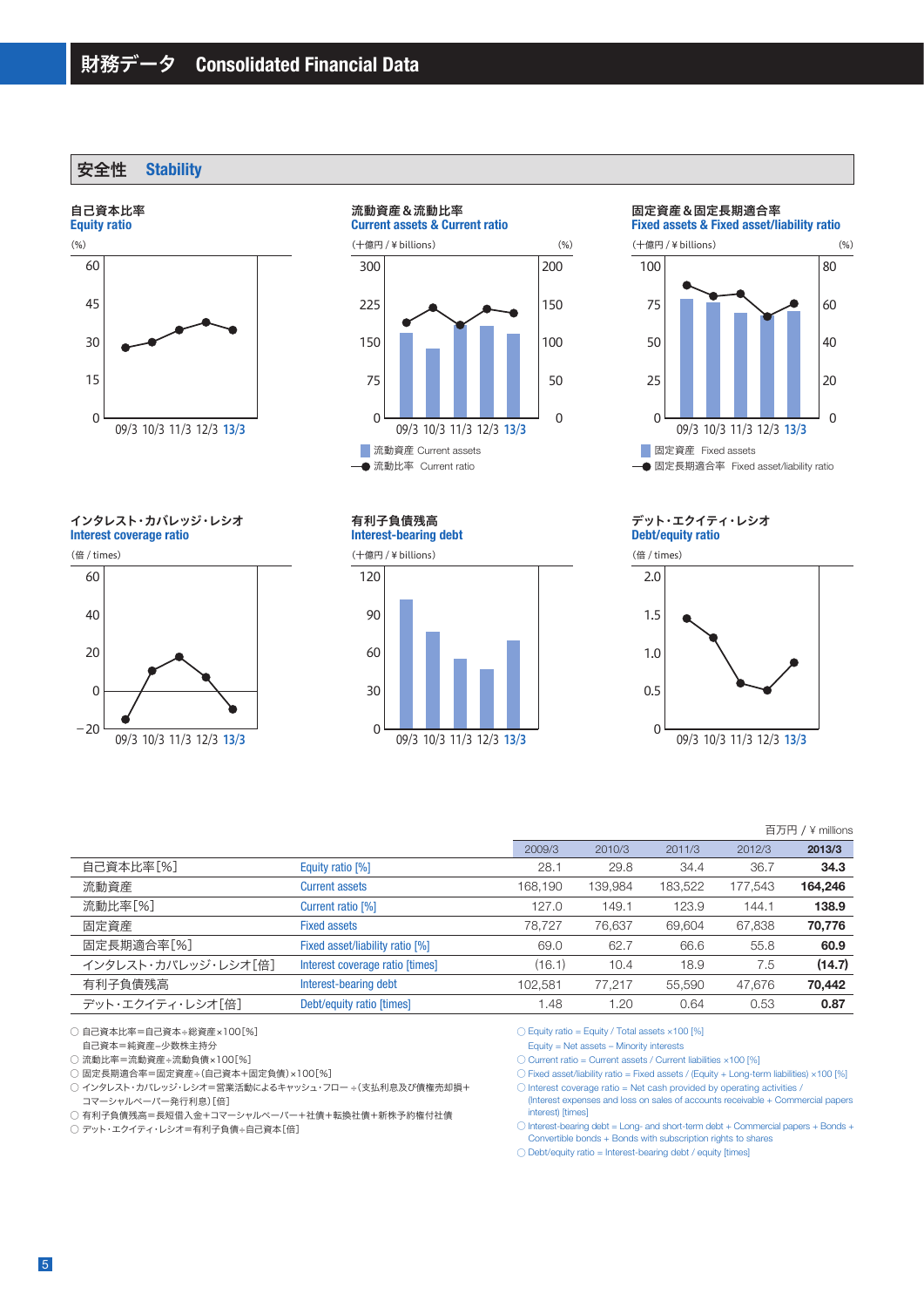# 設備投資額その他 **Capital Expenditures and Other**

#### 設備投資額



# **Depreciation and amortization** 減価償却費 (十億円 / ¥ billions) 5 10 7.5

0





# 従業員数

**Number of employees**

(千人 / thousands of persons)



#### **Net sales per employee** 従業員1人当たり売上高

(百万円 / ¥ millions)

2.5



#### **Ordinary income per employee** 従業員1人当たり経常利益

(百万円 / ¥ millions)



### 百万円 / ¥ millions

|              |                                  | 2009/3 | 2010/3 | 2011/3 | 2012/3 | 2013/3 |
|--------------|----------------------------------|--------|--------|--------|--------|--------|
| 設備投資額        | <b>Capital expenditures</b>      | 4.007  | 1.910  | 3,612  | 7.346  | 6,450  |
| 減価償却費        | Depreciation and amortization    | 8.413  | 7.011  | 5.805  | 4.985  | 4,731  |
| 研究開発費        | <b>R&amp;D</b> expenses          | 16.072 | 11.615 | 12.129 | 13.888 | 12,685 |
| 研究開発費比率[%]   | R&D expenses/net sales ratio [%] | 7.3    |        | 4.8    | 5.6    | 6.7    |
| 従業員数「人]      | Number of employees [persons]    | 4.992  | 4,679  | 4.732  | 4.890  | 4.955  |
| 従業員1人当たり売上高  | Net sales per employee           | 43.67  | 33.94  | 54.18  | 51.98  | 38.58  |
| 従業員1人当たり経常利益 | Ordinary income per employee     | (2.34) | (3.57) | 5.64   | 2.55   | (1.46) |

○ 研究開発費比率=研究開発費÷売上高×100[%]

○ 従業員1人当たり売上高=売上高÷期首・期末平均従業員数

○ 従業員1人当たり経常利益=経常利益÷期首・期末平均従業員数

 $\bigcirc$  R&D expenses ratio = R&D expenses / Net sales  $\times$ 100 [%]

 $\bigcirc$  Net sales per employee = Net sales / Average number of employees

 $\bigcirc$  Ordinary income per employee = Ordinary income / Average number of employees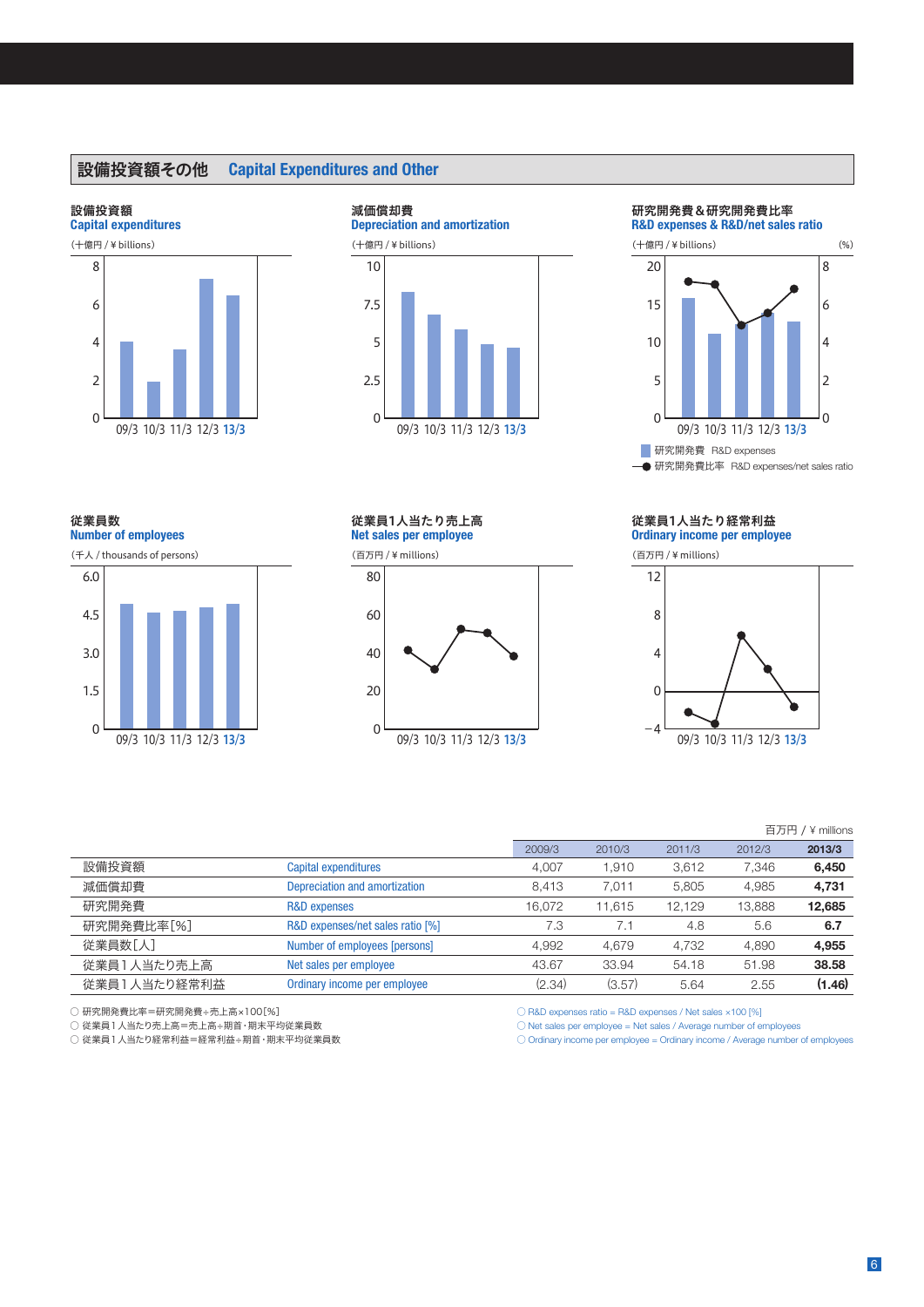|             |                                     |                          |                          |           |          |           | 百万円 / ¥ millions |
|-------------|-------------------------------------|--------------------------|--------------------------|-----------|----------|-----------|------------------|
|             |                                     | 2008/3                   | 2009/3                   | 2010/3    | 2011/3   | 2012/3    | 2013/3           |
| (資産の部)      | <b>ASSETS</b>                       |                          |                          |           |          |           |                  |
| 流動資産        | <b>Current assets</b>               | 196,988                  | 168,190                  | 139,984   | 183,522  | 177,543   | 164,246          |
| 現金及び預金      | <b>Cash and deposits</b>            | 26,247                   | 25,899                   | 31,253    | 39,985   | 37,662    | 40,420           |
| 受取手形及び売掛金   | Notes and accounts receivable-trade | 85,793                   | 65,999                   | 52,029    | 70,979   | 72,949    | 57,420           |
| たな卸資産       | <b>Inventories</b>                  | 73,929                   | $\overline{\phantom{m}}$ |           |          |           |                  |
| 商品及び製品      | Merchandise and finished goods      | $\overline{\phantom{0}}$ | 36,204                   | 22,484    | 25,307   | 28,175    | 28,026           |
| 仕掛品         | Work in process                     |                          | 28,006                   | 21,413    | 31,301   | 23,381    | 25,549           |
| 原材料及び貯蔵品    | Raw materials and supplies          |                          | 8,019                    | 5,566     | 4,604    | 5,561     | 5,874            |
| 繰延税金資産      | Deferred tax assets                 | 6,771                    | 1,191                    | 4,026     | 7,612    | 7,213     | 3,984            |
| その他         | <b>Other</b>                        | 5,011                    | 4,229                    | 4,637     | 4,739    | 3,724     | 3,906            |
| 貸倒引当金       | Allowance for doubtful accounts     | (765)                    | (1,359)                  | (1,428)   | (1,007)  | (1, 125)  | (935)            |
| 固定資産        | <b>Noncurrent assets</b>            | 94,125                   | 78,727                   | 76,637    | 69,604   | 67,838    | 70,776           |
| (1)有形固定資産   | Property, plant and equipment       | 49,069                   | 50,954                   | 45,413    | 40,699   | 38,669    | 39,902           |
| 建物及び構築物     | <b>Buildings and structures</b>     | 55,120                   | 55,096                   | 54,634    | 53,265   | 50,928    | 51,586           |
| 機械装置及び運搬具   | Machinery, equipment and vehicles   | 31,030                   | 33,702                   | 31,583    | 29,019   | 29,282    | 33,315           |
| 土地          | Land                                | 10,054                   | 9,694                    | 9,419     | 9,253    | 9,741     | 9,811            |
| リース資産       | Lease assets                        | $\overline{\phantom{0}}$ | 7,072                    | 9,416     | 8,541    | 7,389     | 6,293            |
| 建設仮勘定       | <b>Construction in progress</b>     | 1,602                    | 287                      | 196       | 1,110    | 1,558     | 1,260            |
| その他         | <b>Other</b>                        | 10,452                   | 9,671                    | 9,561     | 9,411    | 9,959     | 10,471           |
| 減価償却累計額     | <b>Accumulated depreciation</b>     | (59, 191)                | (64, 570)                | (69, 398) | (69,901) | (70, 190) | (72, 837)        |
| (2) 無形固定資産  | Intangible assets                   | 2,988                    | 1,750                    | 1,356     | 1,189    | 2,145     | 2,624            |
| リース資産       | Lease assets                        |                          | 1,248                    | 829       | 781      | 479       | 271              |
| その他         | <b>Other</b>                        | 2,988                    | 502                      | 526       | 408      | 1,665     | 2,353            |
| (3)投資その他の資産 | Investments and other assets        | 42,067                   | 26,021                   | 29,868    | 27,715   | 27,024    | 28,249           |
| 投資有価証券      | <b>Investment securities</b>        | 35,714                   | 20,205                   | 23,747    | 22,184   | 21,147    | 21,836           |
| 長期貸付金       | Long-term loans receivable          | 133                      | 99                       | 72        | 59       | 58        | 44               |
| 繰延税金資産      | Deferred tax assets                 | 2,516                    | 954                      | 569       | 621      | 587       | 364              |
| その他         | <b>Other</b>                        | 3,846                    | 5,485                    | 5,612     | 4,921    | 6,700     | 7,059            |
| 貸倒引当金       | Allowance for doubtful accounts     | (143)                    | (723)                    | (133)     | (71)     | (1,469)   | (1,054)          |
|             |                                     |                          |                          |           |          |           |                  |
| 資産合計        | <b>Total assets</b>                 | 291,114                  | 246,917                  | 216,622   | 253,126  | 245,381   | 235,022          |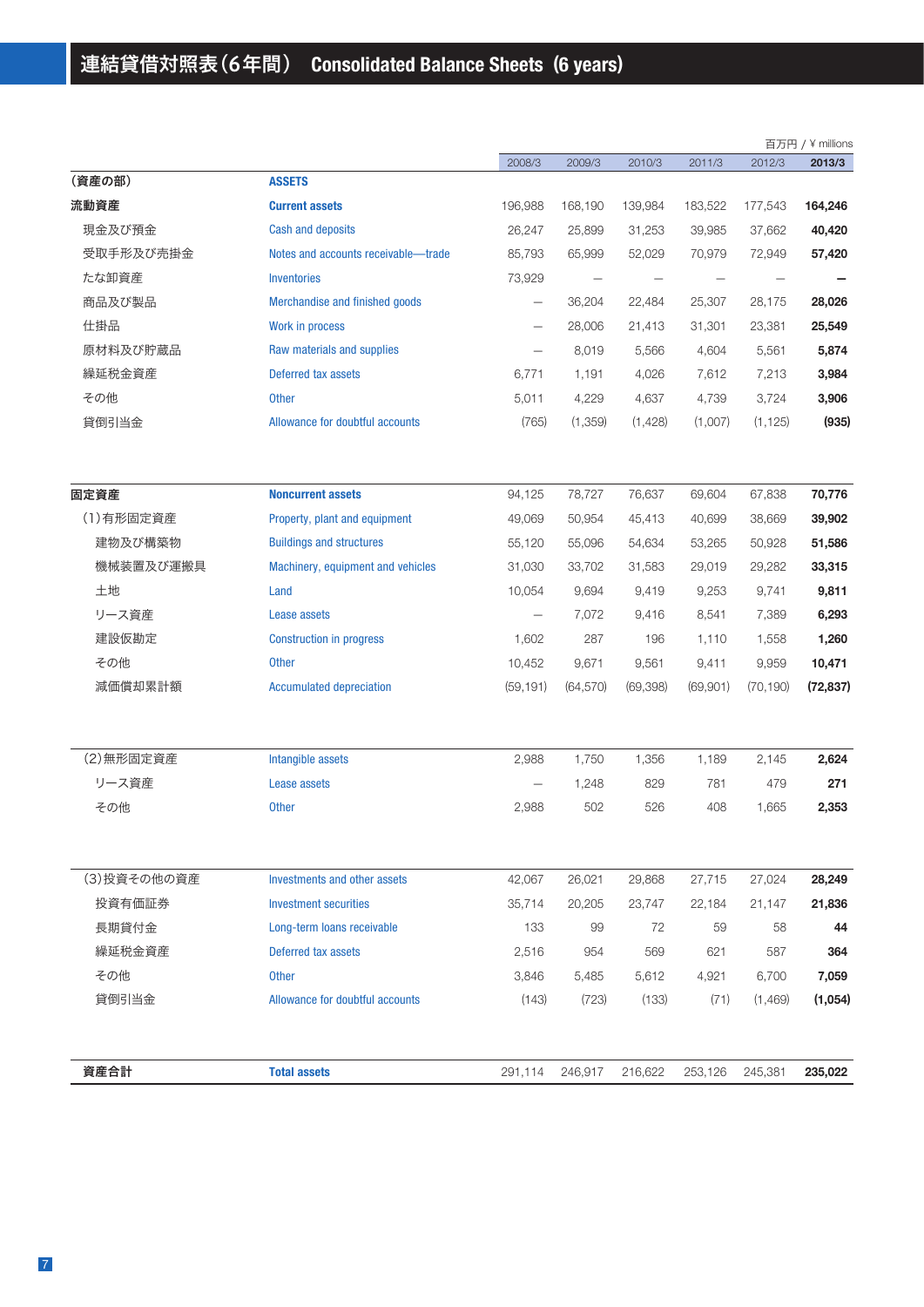|                  |                                                             |                          |           |                          |                          |           | 百万円 / ¥ millions |
|------------------|-------------------------------------------------------------|--------------------------|-----------|--------------------------|--------------------------|-----------|------------------|
|                  |                                                             | 2008/3                   | 2009/3    | 2010/3                   | 2011/3                   | 2012/3    | 2013/3           |
| (負債の部)           | <b>LIABILITIES</b>                                          |                          |           |                          |                          |           |                  |
| 流動負債             | <b>Current liabilities</b>                                  | 123,702                  | 132,430   | 93,874                   | 148,131                  | 123,223   | 118,284          |
| 支払手形及び買掛金        | Notes and accounts payable-trade                            | 74,546                   | 42,785    | 52,389                   | 81,942                   | 81,458    | 60,751           |
| 短期借入金            | Short-term loans payable                                    | 12,252                   | 39,095    |                          | 500                      | 8,049     | 33,783           |
| 一年内償還予定の社債       | <b>Current portion of bonds</b>                             |                          |           | 10,000                   | 2,500                    | 7,000     |                  |
| 一年内償還予定の新株予約権付社債 | Current portion of bonds with subscription rights to shares | $\overline{\phantom{m}}$ | 14,999    | $\overline{\phantom{0}}$ | $\overline{\phantom{0}}$ |           |                  |
| 一年内返済予定の長期借入金    | Current portion of long-term loans payable                  | 4,028                    | 7,822     | 9,772                    | 35,060                   | 1,649     | 3,349            |
| リース債務            | <b>Lease obligations</b>                                    | $\overline{\phantom{0}}$ | 1,670     | 2,861                    | 2,026                    | 1,347     | 732              |
| 未払法人税等           | Income taxes payable                                        | 2,174                    | 910       | 1,036                    | 2,242                    | 1,586     | 843              |
| 設備関係支払手形         | Notes payable-facilities                                    | 2,611                    | 290       | 32                       | 49                       | 606       | 112              |
| 役員賞与引当金          | Provision for directors' bonuses                            | 95                       | 37        | 22                       | 68                       | 58        | 39               |
| 製品保証引当金          | Provision for product warranties                            | 4,101                    | 3,963     | 3,816                    | 6,059                    | 5,522     | 4,940            |
| 事業構造改善引当金        | Provision for business structure improvement                |                          | 6,079     |                          |                          |           |                  |
| 受注損失引当金          | Provision for loss on order received                        |                          | 324       | 516                      | 336                      | 246       | 132              |
| その他              | <b>Other</b>                                                | 23,891                   | 14,451    | 13,426                   | 17,345                   | 15,698    | 13,597           |
| 固定負債             | <b>Noncurrent liabilities</b>                               | 44,537                   | 44,772    | 57,707                   | 17,394                   | 31,562    | 35,521           |
| 社債               | <b>Bonds payable</b>                                        | 17,000                   | 19,500    | 9,500                    | 7,000                    | 19,000    | 19,000           |
| 新株予約権付社債         | Bonds with subscription rights to shares                    | 14,999                   |           |                          |                          |           |                  |
| 長期借入金            | Long-term loans payable                                     | 8,645                    | 13,467    | 38,694                   | 3,633                    | 6,988     | 10,642           |
| リース債務            | <b>Lease obligations</b>                                    |                          | 6,026     | 6,388                    | 4,869                    | 3,641     | 2,934            |
| 退職給付引当金          | <b>Provision for retirement benefits</b>                    | 1,497                    | 665       | 487                      | 279                      | 315       | 151              |
| 役員退職慰労引当金        | Provision for directors' retirement benefits                | 152                      | 124       | 117                      | 110                      | 109       | 78               |
| 債務保証損失引当金        | Provision for loss on guarantees                            | 84                       | 45        | 37                       | $\overline{\phantom{0}}$ |           |                  |
| 繰延税金負債           | Deferred tax liabilities                                    |                          | 1,343     | 1,753                    | 839                      | 834       | 2,148            |
| その他              | <b>Other</b>                                                | 2,158                    | 3,600     | 729                      | 662                      | 673       | 566              |
| 負債の部合計           | <b>Total liabilities</b>                                    | 168,239                  | 177,203   | 151,581                  | 165,526                  | 154,786   | 153,806          |
| (純資産の部)          | <b>NET ASSETS</b>                                           |                          |           |                          |                          |           |                  |
| 資本金              | <b>Capital stock</b>                                        | 54,044                   | 54,044    | 54,044                   | 54,044                   | 54,044    | 54,044           |
| 資本剰余金            | <b>Capital surplus</b>                                      | 30,176                   | 30,155    | 30,154                   | 30,154                   | 4,583     | 4,583            |
| 利益剰余金            | <b>Retained earnings</b>                                    | 49,389                   | 8,733     | 731                      | 26,418                   | 55,439    | 40,766           |
| 自己株式             | <b>Treasury stock</b>                                       | (12, 238)                | (12, 219) | (12, 224)                | (12, 236)                | (12, 240) | (12, 245)        |
| その他有価証券評価差額金     | Valuation difference on available-for-sale securities       | 6,347                    | 176       | 3,399                    | 1,344                    | 1,385     | 2,716            |
| 繰延ヘッジ損益          | Deferred gains or losses on hedges                          | (6)                      | (4)       | (67)                     | (41)                     |           |                  |
| 為替換算調整勘定         | Foreign currency translation adjustment                     | (5,619)                  | (11,534)  | (11, 431)                | (12, 566)                | (13, 144) | (9,255)          |
| 少数株主持分           | <b>Minority interests</b>                                   | 781                      | 361       | 434                      | 482                      | 527       | 605              |
| 純資産合計            | <b>Total net assets</b>                                     | 122,874                  | 69,714    | 65,040                   | 87,600                   | 90,595    | 81,216           |
| 負債、純資産合計         | <b>Total liabilities and net assets</b>                     | 291,114                  | 246,917   | 216,622                  | 253,126                  | 245,381   | 235,022          |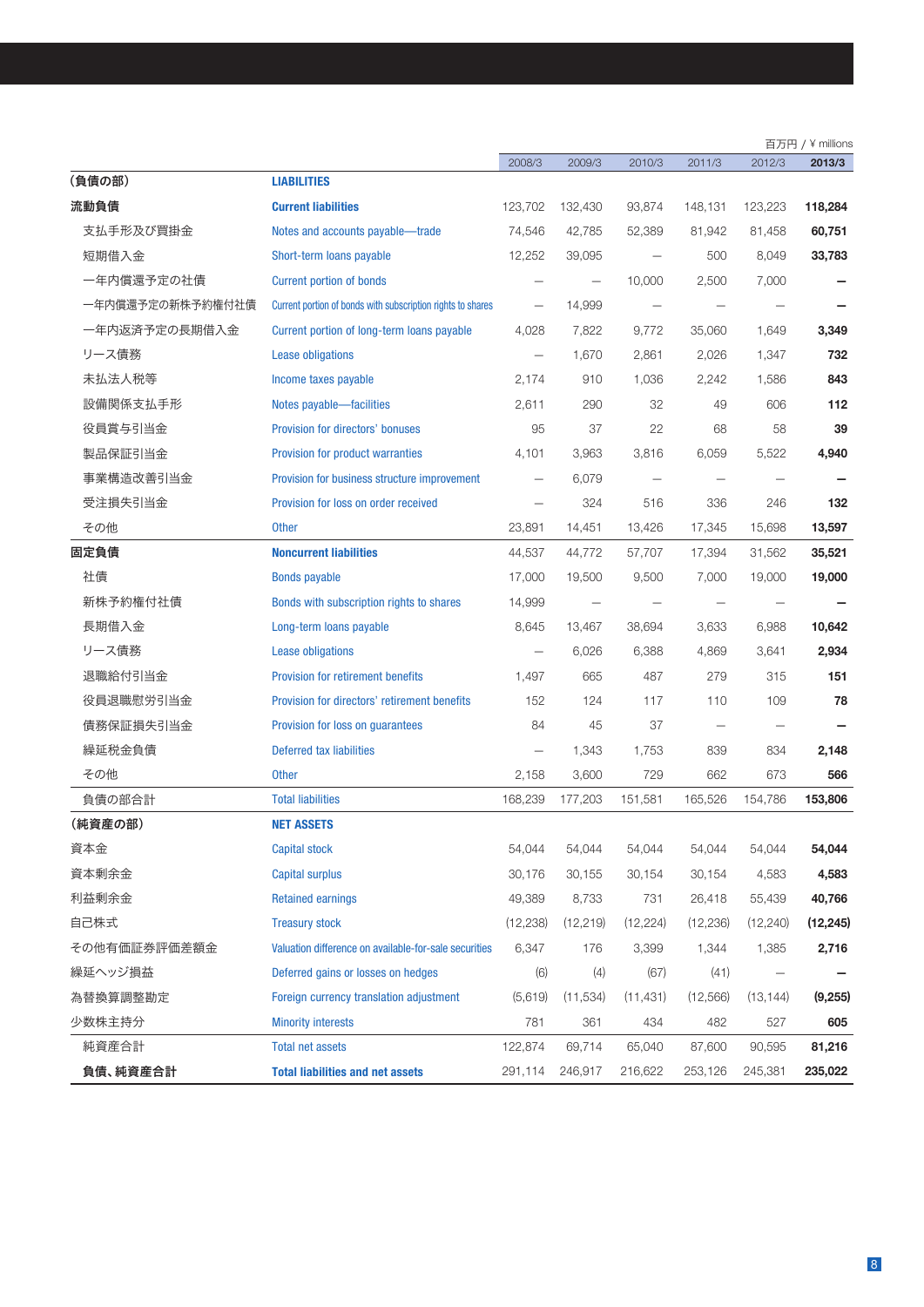|                       |                                                            |         |           |                          |         |         | 百万円 / ¥ millions |
|-----------------------|------------------------------------------------------------|---------|-----------|--------------------------|---------|---------|------------------|
|                       |                                                            | 2008/3  | 2009/3    | 2010/3                   | 2011/3  | 2012/3  | 2013/3           |
| 売上高                   | <b>Net sales</b>                                           | 279,816 | 219,049   | 164,128                  | 254,952 | 250,089 | 189,923          |
| 半導体機器事業               | <b>Semiconductor Equipment</b>                             |         |           | $\overline{\phantom{0}}$ | 174,278 | 167,593 | 131,072          |
| FPD機器事業               | <b>FPD Equipment</b>                                       |         |           |                          | 32,711  | 32,611  | 11,787           |
| メディアアンドプレシジョンテクノロジー事業 | <b>Media And Precision Technology</b>                      |         |           |                          | 47,306  | 49,163  | 46,323           |
| 電子工業用機器               | <b>Electronic Equipment and Components</b>                 | 214,349 | 160,156   | 125,085                  |         |         |                  |
| 画像情報処理機器              | <b>Graphic Arts Equipment</b>                              | 62,927  | 57,095    | 38,447                   |         |         |                  |
| その他                   | <b>Other</b>                                               | 2,538   | 1,797     | 595                      | 656     | 721     | 739              |
| 売上原価                  | <b>Cost of sales</b>                                       | 208,268 | 169,391   | 137,826                  | 182,990 | 187,324 | 150,072          |
| 割賦販売調整前売上総利益          | Gross profit before adjustment of installment sales        | 71,547  |           |                          |         |         |                  |
| 割賦販売調整高               | Installment sales adjustments                              | 2       |           |                          |         |         |                  |
| 売上総利益                 | <b>Gross profit</b>                                        | 71,550  | 49,657    | 26,302                   | 71,962  | 62,765  | 39,851           |
| 販売費及び一般管理費            | Selling, general and administrative expenses               | 56,922  | 54,167    | 40,348                   | 45,151  | 49,266  | 46,838           |
| 営業利益(損失)              | <b>Operating income (loss)</b>                             | 14,627  | (4,509)   | (14,046)                 | 26,811  | 13,498  | (6,986)          |
| 営業外収益                 | <b>Non-operating income</b>                                | 2,732   | 3,550     | 1,660                    | 2,535   | 1,589   | 1,559            |
| 受取利息及び配当金             | Interest and dividends income                              | 937     | 724       | 419                      | 381     | 507     | 501              |
| 持分法による投資利益            | Equity in earnings of affiliates                           |         |           |                          | 437     | 0       |                  |
| その他                   | <b>Other</b>                                               | 1,795   | 2,825     | 1,241                    | 1,716   | 1,081   | 1,057            |
| 営業外費用                 | <b>Non-operating expenses</b>                              | 9,819   | 10,784    | 4,873                    | 2,815   | 2,802   | 1,778            |
| 支払利息及び債権売却損           | Interest expenses and loss on sales of accounts receivable | 1,099   | 1,667     | 2,454                    | 1,796   | 1,503   | 1,067            |
| 持分法による投資損失            | <b>Equity in losses of affiliates</b>                      | 3,041   | 5,955     | 437                      |         |         | $\mathbf 0$      |
| 為替差損                  | Foreign exchange losses                                    | 1,930   | 1,248     | 357                      | 161     | 299     | 63               |
| その他                   | <b>Other</b>                                               | 3,747   | 1,912     | 1,624                    | 858     | 1,000   | 647              |
| 経常利益(損失)              | <b>Ordinary income (loss)</b>                              | 7,540   | (11, 743) | (17, 258)                | 26,531  | 12,284  | (7, 205)         |
| 特別利益                  | <b>Extraordinary income</b>                                | 1,469   | 17        | 8,276                    | 901     | 38      | 352              |
| 特別損失                  | <b>Extraordinary expenses</b>                              | 69      | 14,146    | 2,131                    | 2,997   | 5,045   | 776              |
| 税金等調整前当期純利益(損失)       | Income (loss) before income taxes                          | 8,940   | (25, 873) | (11, 113)                | 24,434  | 7,277   | (7,629)          |
| 法人税、住民税及び事業税          | Income taxes-current                                       | 2,991   | 1,477     | 966                      | 2,342   | 2,041   | 1,534            |
| 法人税等調整額               | Income taxes-deferred                                      | 1,288   | 10,836    | (3,551)                  | (3,652) | 541     | 4,265            |
| 少数株主利益(損失)            | Minority interests in income (loss)                        | 82      | 3         | (526)                    | 57      | 57      | 56               |
| 当期純利益(損失)             | <b>Net income (loss)</b>                                   | 4.577   | (38, 190) | (8.002)                  | 25.686  | 4.637   | (13.486)         |

2011年3月期からセグメント区分を変更しています。

Segments changed, effective from the fiscal year ended March 31, 2011.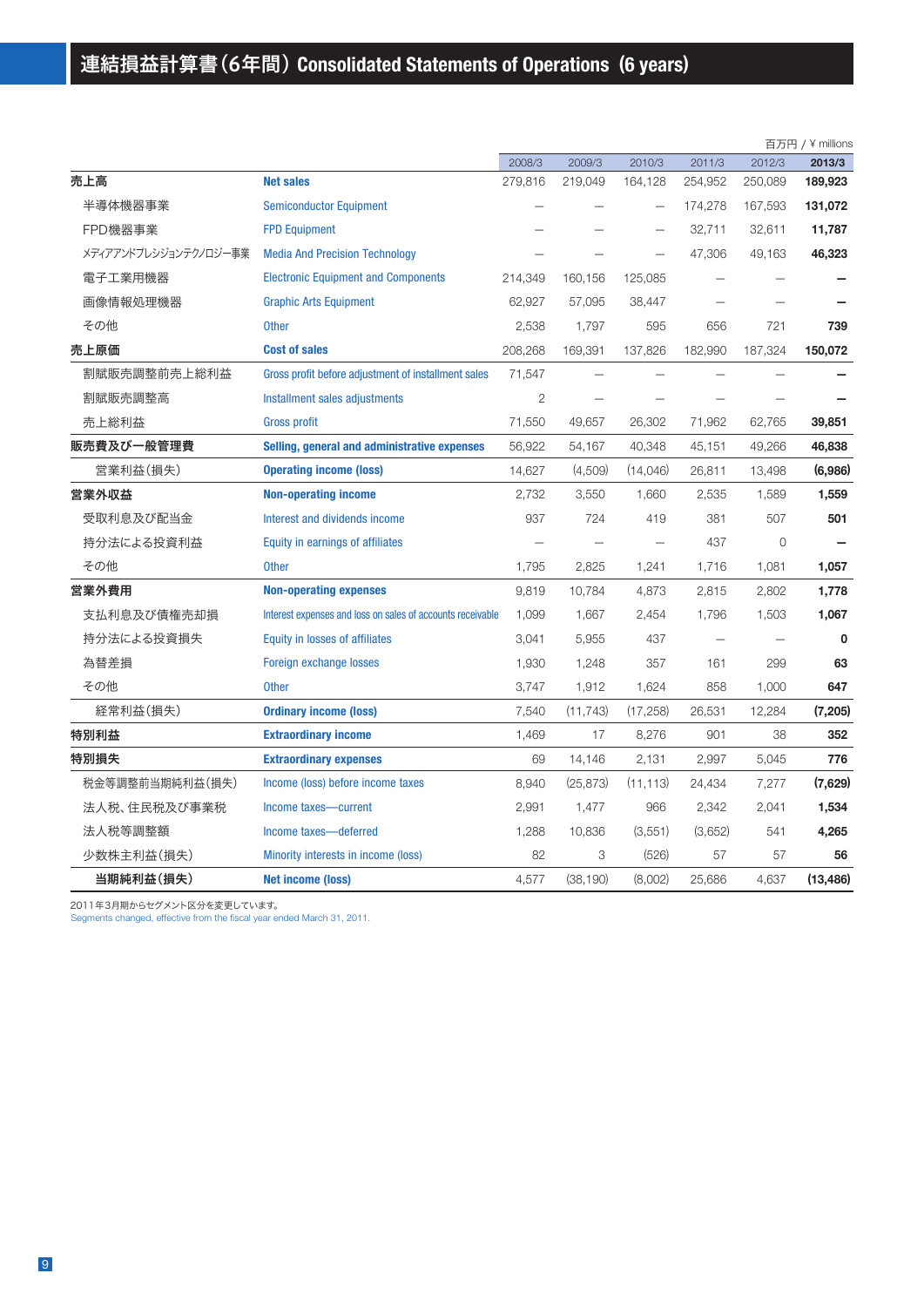|                                 |                                                                                                     |                          |                          |                          | 百万円 / ¥ millions |
|---------------------------------|-----------------------------------------------------------------------------------------------------|--------------------------|--------------------------|--------------------------|------------------|
|                                 |                                                                                                     | 2010/3                   | 2011/3                   | 2012/3                   | 2013/3           |
| 営業活動によるキャッシュ・フロー                | <b>Cash flows from operating activities</b>                                                         |                          |                          |                          |                  |
| 税金等調整前当期純利益(損失)                 | Income (loss) before income taxes                                                                   | (11, 113)                | 24,434                   | 7,277                    | (7,629)          |
| 減価償却費                           | Depreciation and amortization                                                                       | 7,011                    | 5,805                    | 4,985                    | 4,731            |
| 減損損失                            | <b>Impairment loss</b>                                                                              | 779                      | 1,656                    | 2,866                    |                  |
| のれん一時償却額                        | One-time amortization of goodwill                                                                   |                          | $\overline{\phantom{0}}$ |                          |                  |
| 持分法による投資損益(益)                   | Equity in (earnings) losses of affiliates                                                           | 437                      | (437)                    | (0)                      | 0                |
| 負ののれん発生益                        | Gain on negative goodwill                                                                           | (2, 471)                 | $\sim$                   |                          |                  |
| 段階取得に係る差損益(益)                   | Loss (gain) on step acquisitions                                                                    | (2,612)                  | $\overline{\phantom{0}}$ |                          |                  |
| 投資有価証券評価損益(益)                   | Loss (gain) on valuation of investment securities                                                   | 46                       | 346                      | 830                      | 775              |
| 固定資産除却損                         | Loss on retirement of noncurrent assets                                                             | 35                       | 126                      | 143                      | 151              |
| 投資有価証券売却益                       | Gain on sales of investment securities                                                              | (2,761)                  | (162)                    | (36)                     | (352)            |
| 退職給付引当金の増減額(減少)                 | Increase (decrease) in provision for retirement benefits                                            | (179)                    | (207)                    | 35                       | (163)            |
| 役員賞与引当金の増減額(減少)                 | Increase (decrease) in provision for directors' bonuses                                             | (15)                     | 45                       | (9)                      | (18)             |
| 製品保証引当金の増減額(減少)                 |                                                                                                     | (280)                    | 2,273                    | (534)                    | (639)            |
|                                 | Increase (decrease) in provision for product warranties                                             |                          |                          |                          |                  |
| 受注損失引当金の増減額(減少)                 | Increase (decrease) in provision for loss on order received                                         | 191                      | (179)                    | (89)                     | (114)            |
| 事業構造改善費用                        | <b>Business structure improvement expenses</b>                                                      | 1,305                    | 648                      |                          |                  |
| 受取利息及び受取配当金                     | Interest and dividends income                                                                       | (419)                    | (381)                    | (507)                    | (501)            |
| 支払利息                            | Interest expense                                                                                    | 2,396                    | 1,789                    | 1,496                    | 1,048            |
| 売上債権の増減額(増加)                    | (Increase) decrease in notes and accounts receivable-trade                                          | 14,067                   | (18, 484)                | (1,834)                  | 15,161           |
| たな卸資産の増減額(増加)                   | (Increase) decrease in inventories                                                                  | 22,953                   | (12, 490)                | 3,033                    | (923)            |
| その他の流動資産の増減額(増加)                | (Increase) decrease in other current assets                                                         | (83)                     | (229)                    | 611                      | 116              |
| 仕入債務の増減額(減少)                    | Increase (decrease) in notes and accounts payable-trade                                             | 9,695                    | 28,796                   | (604)                    | (21, 144)        |
| 未払費用の増減額(減少)                    | Increase (decrease) in accrued expenses                                                             | (95)                     | 707                      | (634)                    | (399)            |
| その他の流動負債の増減額(減少)                | Increase (decrease) in other current liabilities                                                    | (1,693)                  | 4,551                    | (2, 102)                 | (1,579)          |
| その他                             | <b>Other</b>                                                                                        | (873)                    | (917)                    | (606)                    | (800)            |
| 小計                              | <b>Subtotal</b>                                                                                     | 36,320                   | 37,694                   | 14,319                   | (12, 279)        |
| 利息及び配当金の受取額                     | Interest and dividends income received                                                              | 424                      | 369                      | 498                      | 496              |
| 利息の支払額                          | Interest expenses paid                                                                              | (2, 415)                 | (1, 817)                 | (1,495)                  | (1,044)          |
| 確定拠出年金制度への移行に伴う拠出額              | Contribution in connection with the shift to a defined contribution pension plan                    | (1,010)                  | (875)                    | (55)                     | (18)             |
| 事業構造改善費用の支払額                    | Payment for the business structure improvement expenses                                             | (6,736)                  | (164)                    | $\overline{\phantom{0}}$ |                  |
| 法人税等の支払額                        | Income taxes paid                                                                                   | (1,469)                  | (906)                    | (1,988)                  | (2, 474)         |
| 営業活動によるキャッシュ・フロー                | Net cash provided by (used in) operating activities                                                 | 25,113                   | 34,299                   | 11,278                   | (15, 319)        |
| 投資活動によるキャッシュ・フロー                | <b>Cash flows from investing activities</b>                                                         |                          |                          |                          |                  |
| 定期預金の増減額(増加)                    | (Increase) decrease in time deposits                                                                | (513)                    | (349)                    | (489)                    | (23)             |
| 有形固定資産の取得による支出                  | Purchase of property, plant and equipment                                                           | (1,002)                  | (2, 449)                 | (4,491)                  | (6,036)          |
| 有形固定資産の売却による収入                  | Proceeds from sales of property, plant and equipment                                                | 1,983                    | 712                      | 1,855                    | 364              |
| 投資有価証券の取得による支出                  | <b>Purchase of investment securities</b>                                                            | (13)                     | (4,018)                  | (13)                     | (84)             |
| 投資有価証券の売却による収入                  | Proceeds from sales of investment securities                                                        | 4,213                    | 519                      | 125                      | 946              |
| 子会社株式の取得による支出                   | Purchase of investments in subsidiaries                                                             |                          | $\overline{\phantom{0}}$ | $\overline{\phantom{0}}$ |                  |
| 運結の範囲の変更を伴う子会社株式の取得による支出        | Purchase of investments in subsidiaries resulting in changes in scope of consolidation              |                          |                          | (313)                    |                  |
| 連結の範囲の変更を伴う子会社株式の取得による収入        | Proceeds from purchase of investments in subsidiaries resulting in change in scope of consolidation | 2,615                    |                          |                          |                  |
| 連結の範囲の変更を伴う子会社株式の売却による支出        | Payments for sales of investments in subsidiaries resulting in change in scope of consolidation     | (5)                      | $\overline{\phantom{0}}$ | $\overline{\phantom{0}}$ |                  |
| その他                             | <b>Other</b>                                                                                        | (392)                    | 3,392                    | (835)                    | (934)            |
| 投資活動によるキャッシュ・フロー                | Net cash provided by (used in) investing activities                                                 | 6,885                    | (2,191)                  | (4, 162)                 | (5,767)          |
| 財務活動によるキャッシュ・フロー                | <b>Cash flows from financing activities</b>                                                         |                          |                          |                          |                  |
| 短期借入金の純増減額(減少)                  |                                                                                                     |                          |                          |                          |                  |
|                                 | Net increase (decrease) in short-term loans payable                                                 | (38, 587)                | 500                      | 7,546                    | 25,725           |
| 長期借入れによる収入                      | Proceeds from long-term loans payable                                                               | 55,000                   | $\qquad \qquad -$        | 5,000                    | 7,000            |
| 長期借入金の返済による支出                   | Repayment of long-term loans payable                                                                | (27, 822)                | (9, 772)                 | (35, 227)                | (1,645)          |
| セール・アンド・リースバック(ファイナンス・リース)による収入 | Proceeds from sale and lease-back transaction (finance lease)                                       | 1,626                    | $\overline{\phantom{0}}$ |                          |                  |
| ファイナンス・リース債務の返済による支出            | <b>Repayments of finance lease obligations</b>                                                      | (2, 331)                 | (2,960)                  | (1,985)                  | (1, 350)         |
| 自己株式の増減額(増加)                    | (Increase) decrease in treasury stock                                                               | (5)                      | (11)                     | (4)                      | (4)              |
| 社債の発行による収入                      | Proceeds from issuance of bonds                                                                     |                          |                          | 18,895                   |                  |
| 配当金の支払額                         | Cash dividends paid                                                                                 |                          | $\overline{\phantom{0}}$ | (1, 186)                 | (1, 186)         |
| 社債の償還による支出                      | <b>Redemption of bonds</b>                                                                          | $\qquad \qquad -$        | (10,000)                 | (2,500)                  | (7,000)          |
| 新株予約権付社債の償還による支出                | Redemption of bonds with subscription rights to shares                                              | (14,999)                 | $\overline{\phantom{0}}$ |                          |                  |
| 少数株主への配当金の支払額                   | Cash dividends paid to minority shareholders                                                        | (3)                      | (4)                      | (4)                      | (4)              |
| 財務活動によるキャッシュ・フロー                | Net cash provided by (used in) financing activities                                                 | (27, 123)                | (22, 249)                | (9,467)                  | 21,533           |
| 現金及び現金同等物に係る換算差額                | Effect of exchange rate change on cash and cash equivalents                                         | (80)                     | (1, 379)                 | (400)                    | 1,949            |
| 現金及び現金同等物の増減額(減少)               | Net increase (decrease) in cash and cash equivalents                                                | 4,793                    | 8,478                    | (2,751)                  | 2,394            |
| 現金及び現金同等物の期首残高                  | Cash and cash equivalents at beginning of year                                                      | 25,111                   | 29,904                   | 38,383                   | 35,631           |
| 連結の範囲の変更に伴う現金及び現金同等物の増減額(減少)    | Increase (decrease) in cash and cash equivalents resulting from change of scope of consolidation    | $\overline{\phantom{m}}$ | $\overline{\phantom{0}}$ | $\overline{\phantom{m}}$ |                  |
| 現金及び現金同等物の期末残高                  | Cash and cash equivalents at end of year                                                            | 29,904                   | 38,383                   | 35,631                   | 38,026           |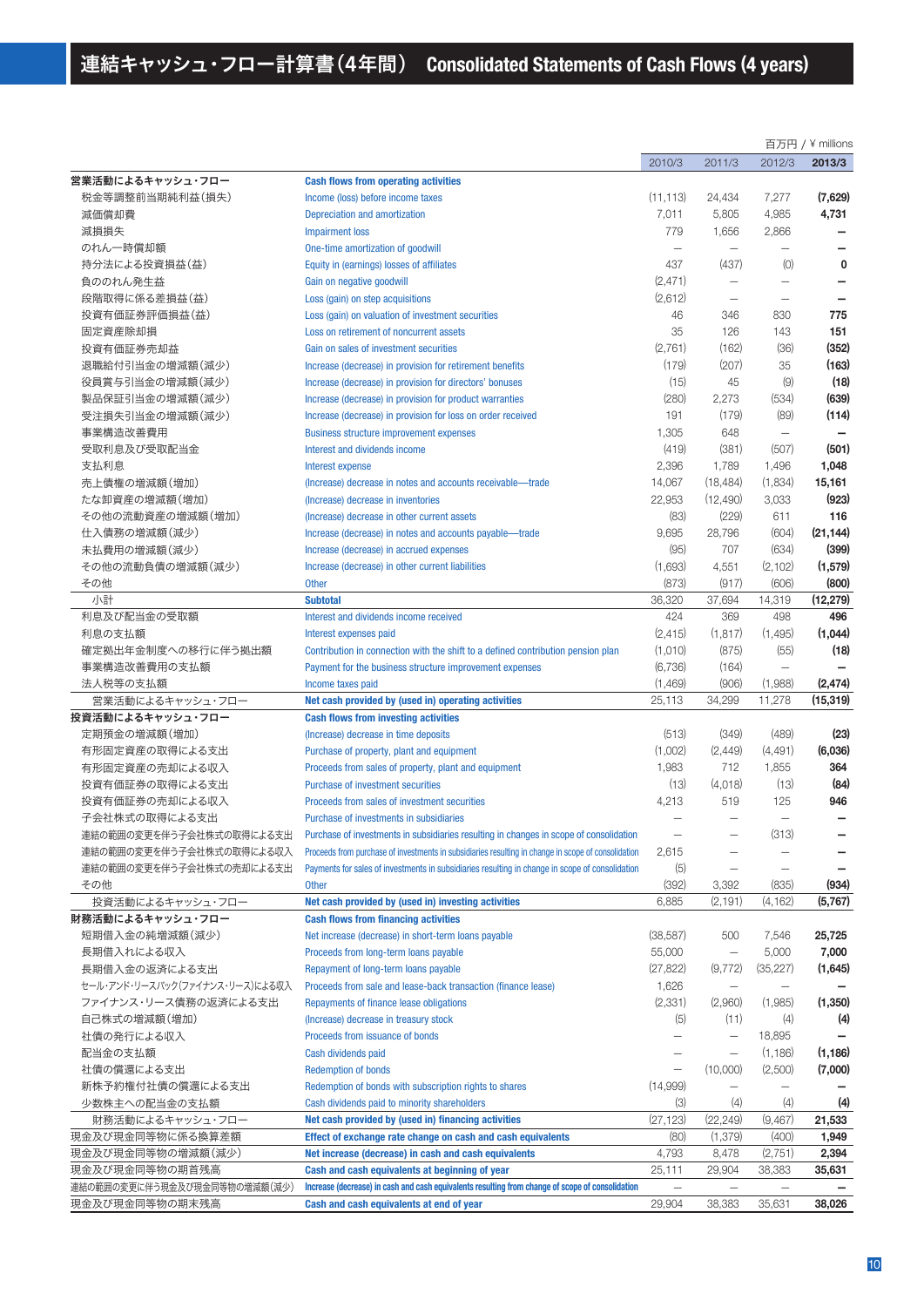#### 1株当たり当期純利益&PER

**Net income per share & Price to earnings ratio**



#### **Cash flow per share & Price to cash flow ratio** 1株当たりキャッシュ・フロー&PCFR



1株当たり純資産額&PBR

**Net assets per share & Price to book value ratio**



#### **EBITDA & EV/EBITDA** 償却前営業利益&EBITDA倍率



#### 円、償却前営業利益を除く / ¥ except for EBITDA

|                    |                                          | 2009/3   | 2010/3   | 2011/3 | 2012/3 | 2013/3   |
|--------------------|------------------------------------------|----------|----------|--------|--------|----------|
| 1 株当たり当期純利益        | Net income per share                     | (160.86) | (33.71)  | 108.21 | 19.54  | (56.82)  |
| PER <sup>[倍]</sup> | Price to earnings ratio [times]          | (1.03)   | (12.96)  | 8.06   | 38.14  | (7.64)   |
| 株当たり純資産額           | Net assets per share                     | 292.12   | 272.15   | 367.00 | 379.44 | 339.61   |
| PBR[倍]             | Price to book value ratio [times]        | 0.57     | 1.61     | 2.38   | 1.96   | 1.28     |
| 1株当たりキャッシュ・フロー     | Cash flow per share                      | (125.42) | (4.17)   | 132.66 | 40.54  | (36.89)  |
| PCFR[倍]            | Price to cash flow ratio [times]         | (1.32)   | (104.70) | 6.57   | 18.38  | (11.77)  |
| 償却前営業利益[百万円]       | <b>EBITDA [¥ millions]</b>               | 3.903    | (7.034)  | 32.616 | 18.484 | (2, 255) |
| EBITDA 倍率[倍]       | <b>EV/EBITDA</b> [times]                 | 30.00    | (21.54)  | 6.89   | 10.25  | (60.33)  |
| 1 株当たり配当金          | Cash dividends per share (consolidated)  |          |          | 5.00   | 5.00   |          |
| 配当性向[%]            | Dividend payout ratio [%] (consolidated) |          |          | 4.62   | 25.59  |          |
| 純資産配当率[%]          | Dividends on equity [%] (consolidated)   |          |          | 1.56   | 1.33   |          |
|                    |                                          |          |          |        |        |          |

○1株当たり当期純利益=当期純利益÷期中平均発行済株式総数

○ PER=期末株価÷1株当たり当期純利益[倍]

○ 1株当たり純資産額=期末自己資本÷期末発行済株式総数

○ PBR=期末株価÷1株当たり純資産額[倍]

○ 1株当たりキャッシュ・フロー=(当期純利益+減価償却費)÷期中平均発行済株式総数

○ PCFR=期末株価÷1株当たりキャッシュ・フロー[倍]

○ 償却前営業利益=営業利益+減価償却費

○ EBITDA倍率=EV÷償却前営業利益

 EV(企業価値)=株式時価総額+有利子負債残高+少数株主持分-現金預金-有価証券 ○ 配当性向(連結)=1株当たり配当金÷1株当たり当期純利益×100[%]

○ 純資産配当率(連結)=1株当たり配当金÷期中平均1株当たり連結純資産×100[%]

○ Net income per share = Net income / Average number of shares outstanding in each fiscal period ○ PER = Stock price at fiscal year-end / Net income per share [times]

○ Book value per share = Equity / Number of shares outstanding at fiscal year-end

○ PBR = Stock price at fiscal year-end / Book value per share [times]

 $\bigcirc$  Cash flow per share = (Net income + Depreciation and amortization) / Average number of shares outstanding in each fiscal period

 $\bigcirc$  PCFR = Stock price at fiscal year-end / Cash flow per share [times]

 $\bigcirc$  EBITDA = EV / (Operating income + Depreciation and amortization)

Enterprise value (EV) = (Market value + Interest-bearing debt + Minority shareholders' equity – cash and deposits – Marketable securities)

 $\circlearrowright$  Dividend payout ratio (Consolidated) = Cash dividends per share / Net income per share  $\times$  100 [%]

○ Dividend on net assets (Consolidated) = Cash dividends per share / Period average consolidated net assets per share × 100 [%]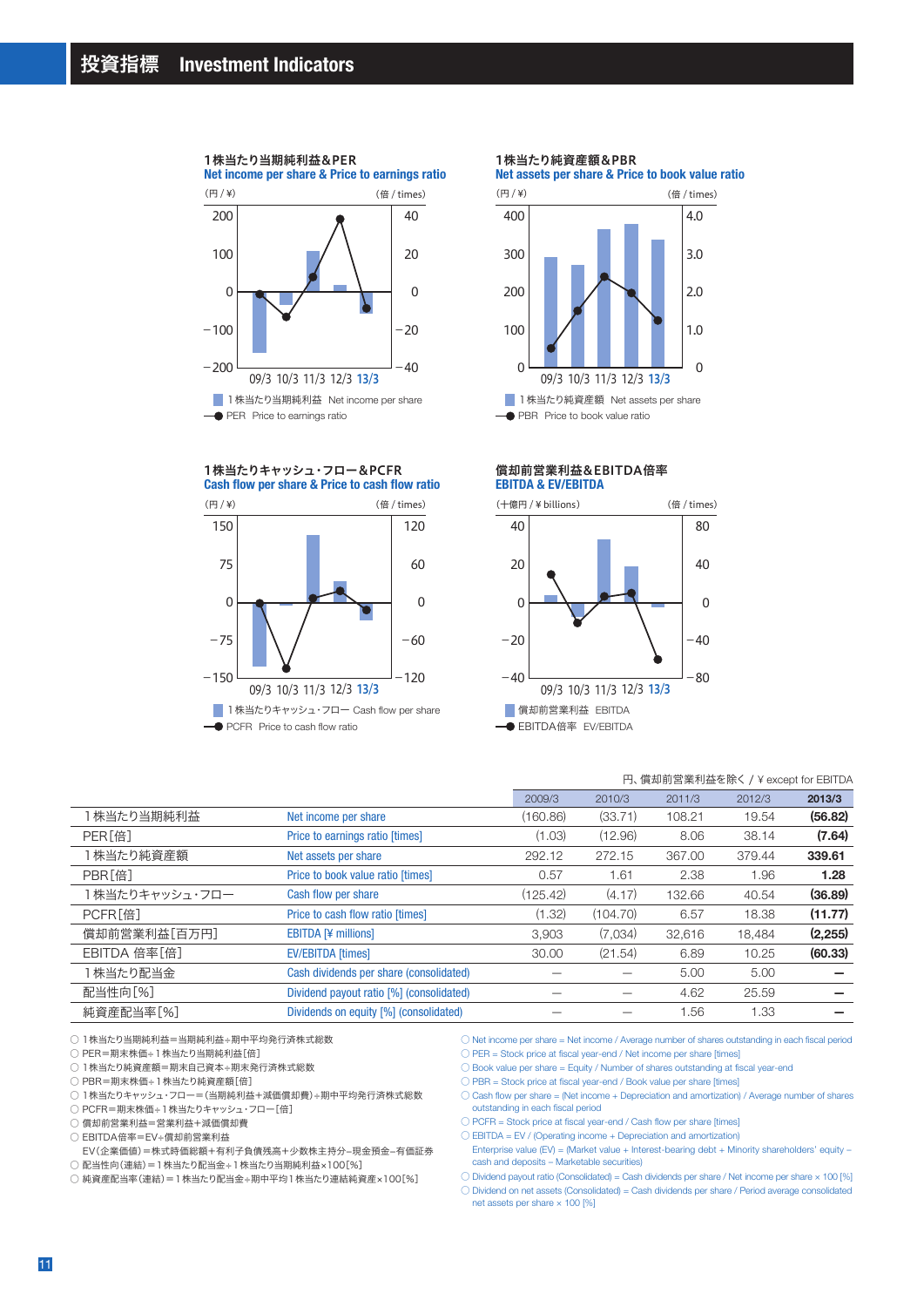

# 大株主 **Major Shareholders**

| 株主名                       | <b>Name</b>                                                                | 所有株式数(千株)<br>Number of shares<br>(thousands) | 発行済株式総数に対する<br>所有株式数の割合(%)<br>Percentage of<br>total shares (%) |
|---------------------------|----------------------------------------------------------------------------|----------------------------------------------|-----------------------------------------------------------------|
| 日本トラスティ・サービス信託銀行株式会社(信託口) | Japan Trustee Services Bank, Ltd. (Accounting in trust)                    | 23.271                                       | 9.16                                                            |
| 日本マスタートラスト信託銀行株式会社(信託口)   | The Master Trust Bank of Japan, Ltd. (Accounting in trust)                 | 20.557                                       | 8.09                                                            |
| 日本生命保険相互会社                | Nippon Life Insurance Company                                              | 10.170                                       | 4.00                                                            |
| 株式会社京都銀行                  | The Bank of Kyoto, Ltd.                                                    | 6.730                                        | 2.65                                                            |
| 大日本スクリーン取引先持株会シンクロナイズ     | Dainippon Screen's Business Partners Shareholders' Association Synchronize | 4.613                                        | 1.81                                                            |
| 株式会社りそな銀行                 | Resona Bank, Limited                                                       | 4,562                                        | 1.79                                                            |
| 株式会社滋賀銀行                  | The Shiga Bank, Ltd.                                                       | 4.241                                        | 1.67                                                            |
| 大日本スクリーン製造従業員持株会          | Dainippon Screen's Employees Shareholders' Association                     | 4.150                                        | 1.63                                                            |
| 資産管理サービス信託銀行株式会社(証券投資信託口) | Trust & Custody Services Bank, Ltd. (Investment trust account)             | 3,969                                        | 1.56                                                            |
| 株式会社三菱東京UFJ銀行             | The Bank of Tokyo-Mitsubishi UFJ, Ltd.                                     | 3,923                                        | 1.54                                                            |

当社は自己株式16,613,829(6.54%)を保有していますが、上記大株主からは除いています。

While Dainippon Screen Mfg. Co., Ltd. holds 16,613,829 (6.54%) shares in treasury stock, this is not included in the above list of major shareholders.

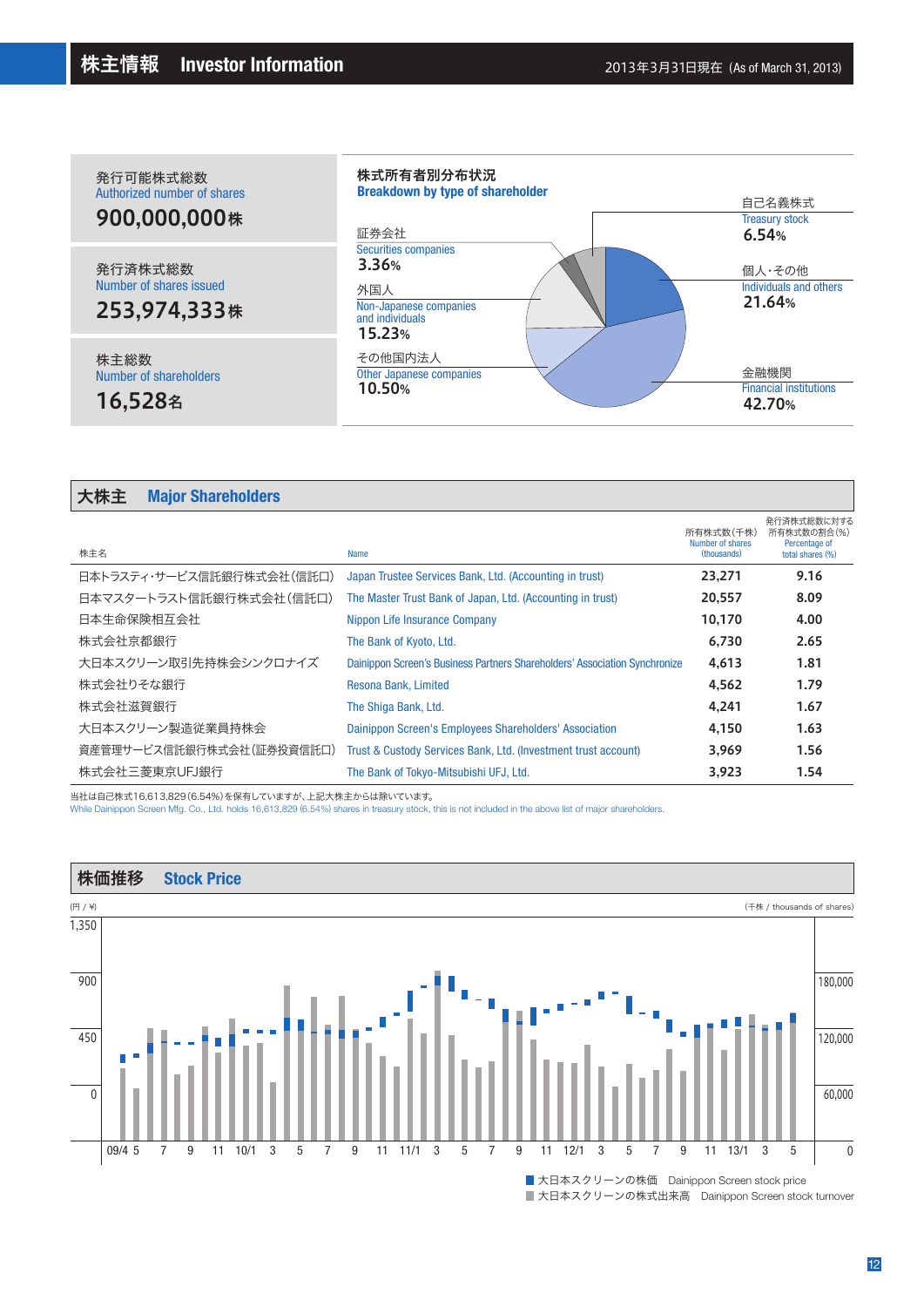# 半導体製造装置 **Semiconductor Production Equipment**

#### 市場規模の推移 Development of the Related Market



10 11 12 0.5 1.0 2.0 1.5  $\Omega$ バッチ式洗浄装置 2011年世界市場シェア 2011年世界市場シェア 2011 Global Market Share 枚葉式洗浄装置 Single wafer processors **51%** 2012年世界市場シェア 2012年世界市場シェア 2012 Global Market Share **55%** (十億ドル / US\$ billions) (%)  $20$ 40 80 60  $\Omega$ 世界の市場規模 Global market → 大日本スクリーンの世界市場シェア Global market share of Dainippon Screen (%) データ出典 / Source: Gartner, Technical Semiconductor<br>
将牛夫元 / Catar into the Substantial Schutz and Schutz and Schutz and Schutz and Schutz and Schutz and Schutz and Schutz and Schutz and Schutz and Schutz and Schutz and Sch データ出典 / Source: Gartner, "Market Share: Semiconductor Manufacturing Equipment, Worldwide, 2012" 4 April 2013 暦年表示 / Calendar years



ここに述べられたガートナーのレポート(以下「ガートナーのレポート」)は、ガートナーのシンジケート購読サービスの一部として顧客向けに発行されたデータ、リサーチ・オピニオンもしくは視点を表したものであり、 事実を表現したものではありません。ガートナーの各レポートは、レポート発行時点における見解であり、この企業レポート発行時点のものではありません。またガートナーのレポートで述べられた意見は、事前の予告なしに 変更されることがあります。

The Gartner Report(s) described herein, (the "Gartner Report(s)") represent(s) data, research opinion or viewpoints published, as part of a syndicated subscription service, by Gartner, Inc. ("Gartner"), and are not representations of fact. Each Gartner Report speaks as of its original publication date (and not as of the date of this report) and the opinions expressed in the Gartner Report(s) are subject to change without notice.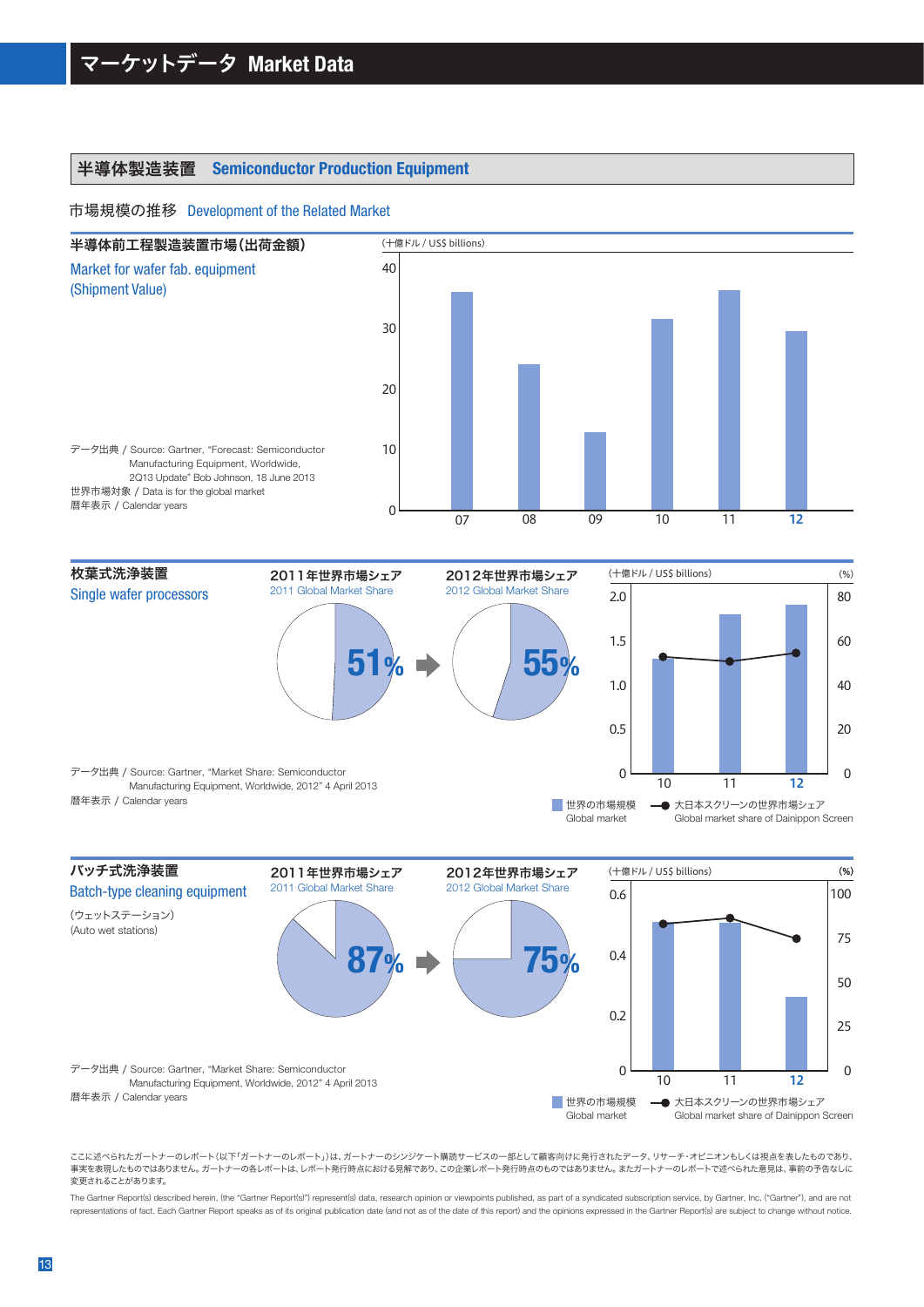# FPD製造装置 **FPD Production Equipment**

## 市場規模の推移 Development of the Related Market



コーターデベロッパー Coater/developers



データ出典:当社推定 / Source: Dainippon Screen 暦年表示 / Calendar years 台数ベース / Unit base

# 印刷関連機器 **Graphic Arts Equipment**

# CTP装置(プレート出力機)

### Plate recorders

プレート出力機:印刷データをプレート(版)に出力する装置。 Plate recorders: Equipment used to expose printing data to the printing plate.

データ出典:当社推定 / Source: Dainippon Screen 暦年表示 / Calendar years 台数ベース(OEM含む) / Unit base including OEM

# 2011年世界市場シェア



#### 2012年世界市場シェア 2012 Global Market Share